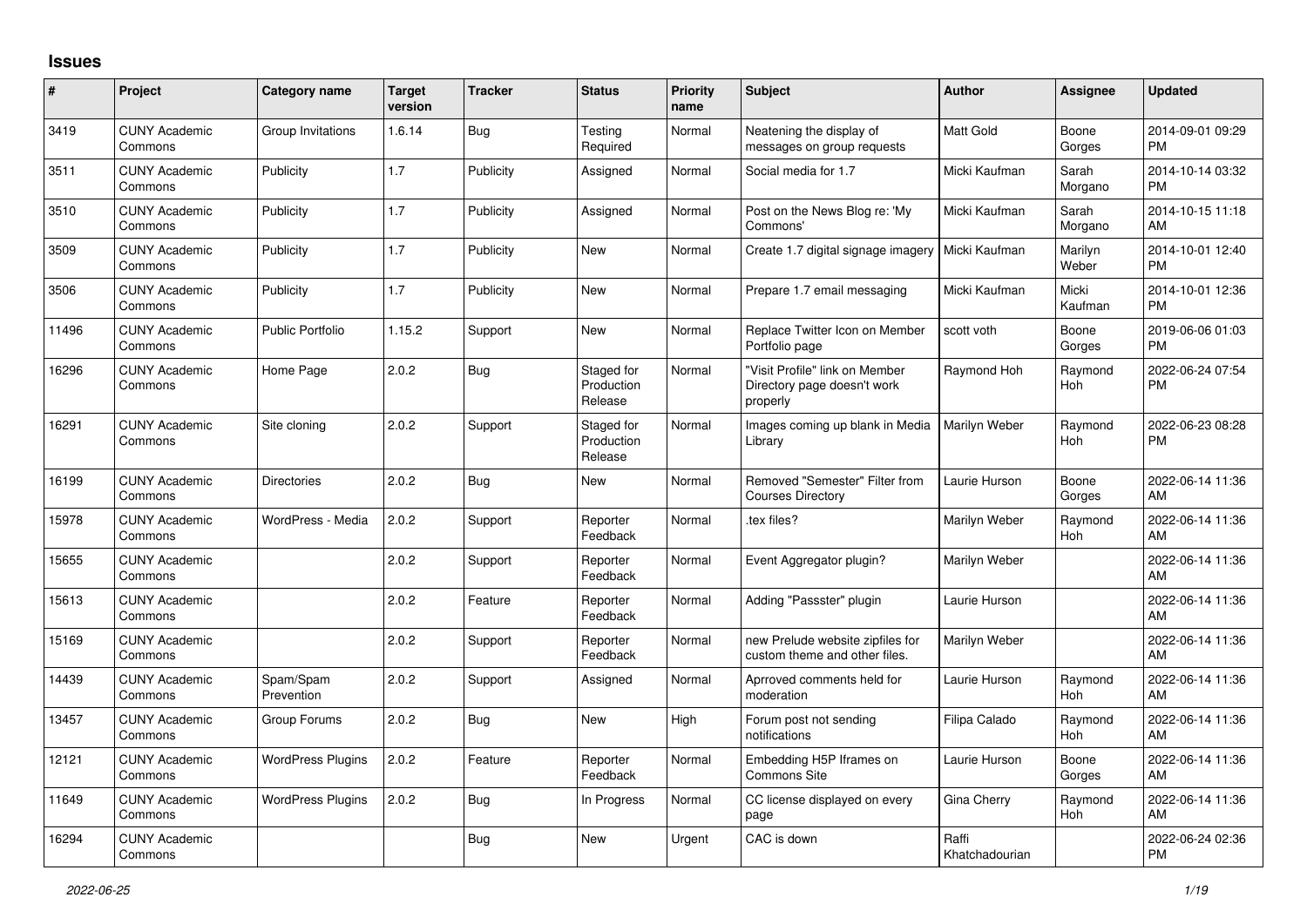| #     | Project                         | <b>Category name</b>     | <b>Target</b><br>version | <b>Tracker</b> | <b>Status</b>        | <b>Priority</b><br>name | <b>Subject</b>                                                       | <b>Author</b>           | <b>Assignee</b>       | <b>Updated</b>                |
|-------|---------------------------------|--------------------------|--------------------------|----------------|----------------------|-------------------------|----------------------------------------------------------------------|-------------------------|-----------------------|-------------------------------|
| 16290 | <b>CUNY Academic</b><br>Commons |                          |                          | Feature        | Reporter<br>Feedback | Normal                  | Add Table Of Contents Block<br>plug-in                               | Raffi<br>Khatchadourian |                       | 2022-06-24 10:26<br>AM        |
| 16255 | <b>CUNY Academic</b><br>Commons | WordPress (misc)         |                          | Bug            | <b>New</b>           | Normal                  | Need to define 'MULTISITE'<br>constant in wp-config.php              | Raymond Hoh             |                       | 2022-06-19 09:31<br>AM        |
| 16245 | <b>CUNY Academic</b><br>Commons | WordPress (misc)         |                          | Bug            | Reporter<br>Feedback | Normal                  | Save Button missing on<br>WordPress Profile page                     | scott voth              | Raymond<br><b>Hoh</b> | 2022-06-16 03:09<br><b>PM</b> |
| 16177 | <b>CUNY Academic</b><br>Commons | Reply By Email           |                          | Bug            | New                  | Normal                  | Switch to Inbound mode for RBE                                       | Raymond Hoh             | Raymond<br><b>Hoh</b> | 2022-05-30 04:32<br><b>PM</b> |
| 16110 | <b>CUNY Academic</b><br>Commons |                          |                          | Support        | Reporter<br>Feedback | Normal                  | remove Creative Commons<br>license from pages?                       | Marilyn Weber           | Raymond<br><b>Hoh</b> | 2022-05-17 06:11<br><b>PM</b> |
| 16099 | <b>CUNY Academic</b><br>Commons |                          |                          | Support        | Reporter<br>Feedback | Normal                  | request for Newsletter Glue                                          | Marilyn Weber           |                       | 2022-05-13 12:14<br><b>PM</b> |
| 15767 | <b>CUNY Academic</b><br>Commons | WordPress (misc)         |                          | Support        | New                  | Normal                  | Site loading slowly                                                  | scott voth              | Boone<br>Gorges       | 2022-04-04 08:56<br><b>PM</b> |
| 15757 | <b>CUNY Academic</b><br>Commons |                          |                          | Bug            | <b>New</b>           | Normal                  | Members # do not match                                               | Laurie Hurson           |                       | 2022-03-30 04:52<br><b>PM</b> |
| 15685 | <b>CUNY Academic</b><br>Commons |                          |                          | Support        | <b>New</b>           | High                    | problem with chrome?                                                 | Marilyn Weber           |                       | 2022-04-25 03:40<br><b>PM</b> |
| 15565 | <b>CUNY Academic</b><br>Commons |                          |                          | Support        | <b>New</b>           | Normal                  | Events - send updates to an email<br>listserv                        | Marilyn Weber           |                       | 2022-03-10 01:06<br><b>PM</b> |
| 15516 | <b>CUNY Academic</b><br>Commons | <b>WordPress Plugins</b> |                          | Bug            | Reporter<br>Feedback | Normal                  | Can't publish or save draft of post<br>on wordpress.com              | Raffi<br>Khatchadourian | Raymond<br>Hoh        | 2022-03-02 05:52<br><b>PM</b> |
| 15370 | <b>CUNY Academic</b><br>Commons |                          |                          | Support        | Reporter<br>Feedback | Normal                  | All-in-One Event Calendar?                                           | Marilyn Weber           |                       | 2022-02-17 11:03<br>AM        |
| 15260 | <b>CUNY Academic</b><br>Commons |                          |                          | Support        | Reporter<br>Feedback | Normal                  | Diacritical markings   European<br><b>Stages</b>                     | Marilyn Weber           |                       | 2022-02-04 08:16<br>AM        |
| 15045 | <b>CUNY Academic</b><br>Commons |                          |                          | Support        | <b>New</b>           | Normal                  | no result for KCeL in the search<br>box on the commons               | Marilyn Weber           |                       | 2021-12-10 11:29<br>AM        |
| 14940 | <b>CUNY Academic</b><br>Commons |                          |                          | Bug            | <b>New</b>           | Normal                  | Discrepancy between Commons<br>profile "sites" and actual # of sites | Laurie Hurson           |                       | 2021-11-08 11:09<br>AM        |
| 14936 | <b>CUNY Academic</b><br>Commons |                          |                          | Bug            | <b>New</b>           | Normal                  | Commons websites blocked by<br>SPS campus network                    | Laurie Hurson           |                       | 2021-11-03 03:57<br><b>PM</b> |
| 14908 | <b>CUNY Academic</b><br>Commons | Performance              |                          | <b>Bug</b>     | <b>New</b>           | Normal                  | Stale object cache on cdev                                           | Raymond Hoh             | Boone<br>Gorges       | 2021-12-07 09:45<br>AM        |
| 14792 | <b>CUNY Academic</b><br>Commons |                          |                          | Bug            | <b>New</b>           | Normal                  | Inconsistent email notifications<br>from gravity forms               | Raffi<br>Khatchadourian |                       | 2021-10-04 01:50<br><b>PM</b> |
| 14784 | <b>CUNY Academic</b><br>Commons |                          |                          | Support        | Reporter<br>Feedback | Normal                  | User report of logo problem when<br>using Customizer theme           | Marilyn Weber           |                       | 2021-09-17 10:25<br>AM        |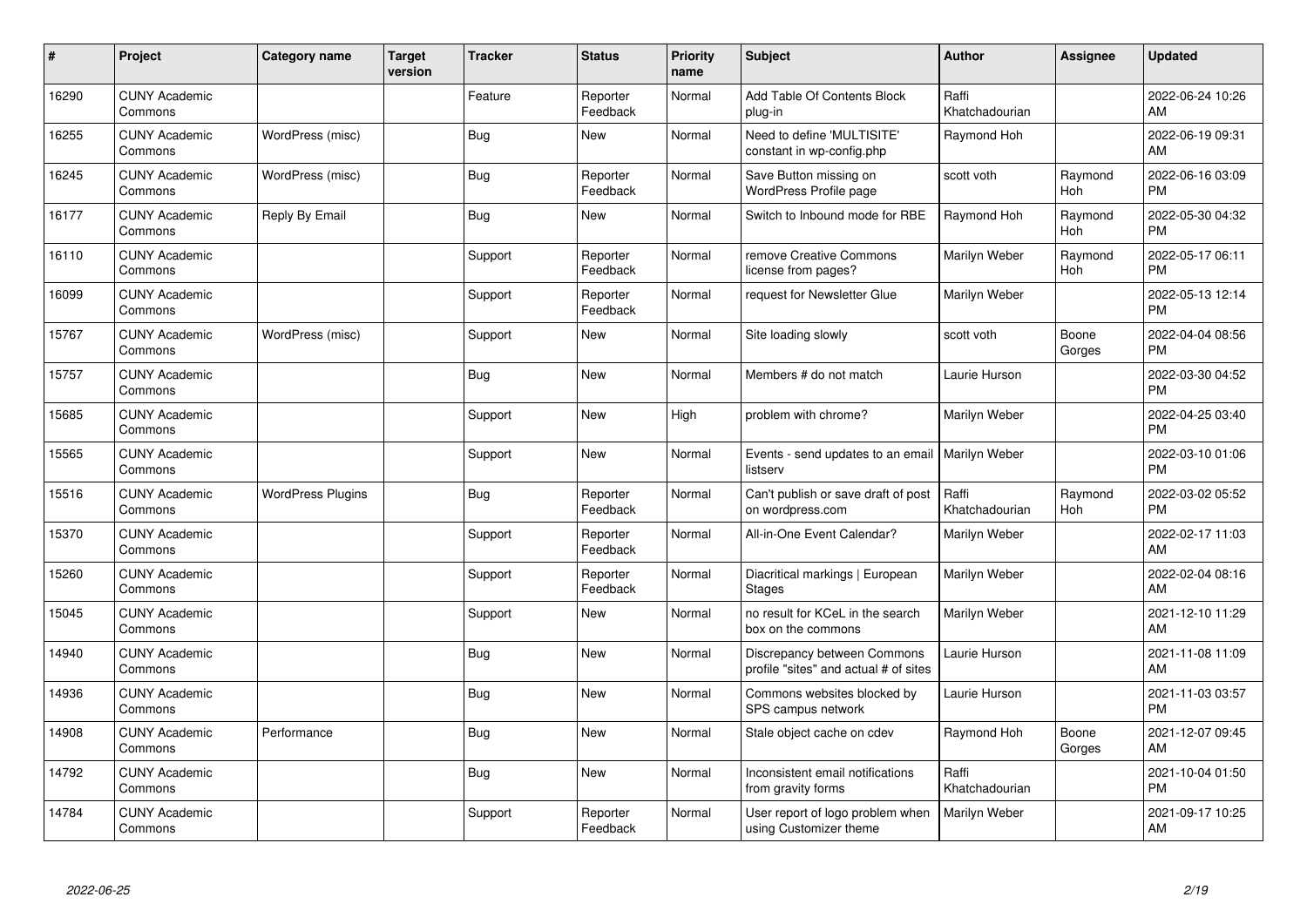| #     | Project                                                                 | <b>Category name</b>           | <b>Target</b><br>version | <b>Tracker</b> | <b>Status</b>        | <b>Priority</b><br>name | <b>Subject</b>                                                         | <b>Author</b>       | <b>Assignee</b>       | <b>Updated</b>                |
|-------|-------------------------------------------------------------------------|--------------------------------|--------------------------|----------------|----------------------|-------------------------|------------------------------------------------------------------------|---------------------|-----------------------|-------------------------------|
| 12062 | AD/O365 Transition<br>from NonMatric to<br><b>Matriculated Students</b> |                                |                          | Feature        | In Progress          | Normal                  | create solution and console<br>project                                 | Emilio Rodriguez    | Emilio<br>Rodriguez   | 2019-11-12 03:56<br><b>PM</b> |
| 11968 | JustPublics@365<br>MediaCamp                                            |                                |                          | Feature        | New                  | Normal                  | Nanoscience Retractable Display<br>Unit                                | Donald Cherry       | Bonnie<br>Eissner     | 2021-02-19 08:50<br>AM        |
| 8992  | <b>NYCDH Community</b><br>Site                                          |                                |                          | Bug            | Assigned             | Normal                  | Multiple RBE error reports                                             | Matt Gold           | Raymond<br>Hoh        | 2017-12-11 05:43<br><b>PM</b> |
| 2618  | <b>NYCDH Community</b><br>Site                                          |                                |                          | Bug            | Assigned             | Low                     | Mark blogs as spam when created   Matt Gold<br>by users marked as spam |                     | Boone<br>Gorges       | 2013-06-09 11:38<br><b>PM</b> |
| 2577  | <b>NYCDH Community</b><br><b>Site</b>                                   |                                |                          | Feature        | Assigned             | Low                     | Investigate Potential to Add Links<br>to the Forum                     | <b>Mark Newton</b>  | Alex Gil              | 2013-05-16 09:40<br><b>PM</b> |
| 2576  | NYCDH Community<br>Site                                                 |                                |                          | Bug            | Hold                 | Low                     | Test Next Button in Javascript<br><b>Tutorial Under Activities</b>     | <b>Mark Newton</b>  | Alex Gil              | 2013-05-18 02:55<br><b>PM</b> |
| 2574  | <b>NYCDH Community</b><br>Site                                          |                                |                          | Feature        | Assigned             | Normal                  | Add Way to Upload Files to<br>Groups                                   | Mark Newton         | Raymond<br>Hoh        | 2013-05-18 07:46<br><b>PM</b> |
| 2573  | NYCDH Community<br><b>Site</b>                                          |                                |                          | Feature        | Reporter<br>Feedback | Normal                  | Add dh_nyc twitter list feed to site                                   | <b>Mark Newton</b>  | Matt Gold             | 2013-05-16 11:42<br><b>PM</b> |
| 2571  | NYCDH Community<br>Site                                                 |                                |                          | Feature        | Assigned             | Normal                  | Add Google custom search box to  <br>homepage                          | <b>Mark Newton</b>  | Raymond<br><b>Hoh</b> | 2013-05-18 07:49<br><b>PM</b> |
| 15883 | <b>CUNY Academic</b><br>Commons                                         |                                | 2.1.0                    | Feature        | <b>New</b>           | Normal                  | Release BPGES update                                                   | <b>Boone Gorges</b> | Boone<br>Gorges       | 2022-05-26 10:39<br>AM        |
| 15194 | <b>CUNY Academic</b><br>Commons                                         | Internal Tools and<br>Workflow | 2.1.0                    | Feature        | New                  | Normal                  | PHPCS sniff for un-restored<br>switch to blog() calls                  | Boone Gorges        | Jeremy Felt           | 2022-05-26 10:45<br>AM        |
| 13946 | <b>CUNY Academic</b><br>Commons                                         | <b>WordPress Plugins</b>       | 2.1.0                    | Support        | Assigned             | Normal                  | Custom Embed handler For<br>OneDrive files                             | scott voth          | Raymond<br><b>Hoh</b> | 2022-05-26 10:46<br>AM        |
| 13891 | <b>CUNY Academic</b><br>Commons                                         | Internal Tools and<br>Workflow | 2.1.0                    | Feature        | <b>New</b>           | Normal                  | Migrate automated linting to<br>GitHub Actions                         | Boone Gorges        | Jeremy Felt           | 2022-05-26 10:45<br>AM        |
| 10439 | <b>CUNY Academic</b><br>Commons                                         | Design                         | 2.1.0                    | Design/UX      | <b>New</b>           | Normal                  | Create Style Guide for Commons                                         | Sonja Leix          | Sara Cannon           | 2022-06-23 06:20<br><b>PM</b> |
| 16092 | <b>CUNY Academic</b><br>Commons                                         |                                | Future<br>release        | Feature        | Hold                 | Normal                  | Don't show main site in Site<br>search results                         | Boone Gorges        | Boone<br>Gorges       | 2022-05-17 03:12<br><b>PM</b> |
| 15604 | <b>CUNY Academic</b><br>Commons                                         | <b>Email Notifications</b>     | Future<br>release        | Feature        | Assigned             | Normal                  | <b>Restructure Commons Group</b><br>Digest Email Messages              | Matt Gold           | Boone<br>Gorges       | 2022-05-26 10:45<br>AM        |
| 14987 | <b>CUNY Academic</b><br>Commons                                         | <b>WordPress Plugins</b>       | Future<br>release        | Bug            | <b>New</b>           | Normal                  | Elementor update causes<br>database freeze-up                          | <b>Boone Gorges</b> | Boone<br>Gorges       | 2021-11-29 12:02<br><b>PM</b> |
| 14787 | <b>CUNY Academic</b><br>Commons                                         | <b>Plugin Packages</b>         | Future<br>release        | Feature        | <b>New</b>           | Normal                  | Creating a "Design" plugin<br>package                                  | Laurie Hurson       | scott voth            | 2022-04-27 04:56<br><b>PM</b> |
| 14496 | <b>CUNY Academic</b><br>Commons                                         | Domain Mapping                 | Future<br>release        | <b>Bug</b>     | <b>New</b>           | Normal                  | Mapped domain SSO uses<br>third-party cookies                          | Raymond Hoh         | Raymond<br>Hoh        | 2021-05-24 04:03<br><b>PM</b> |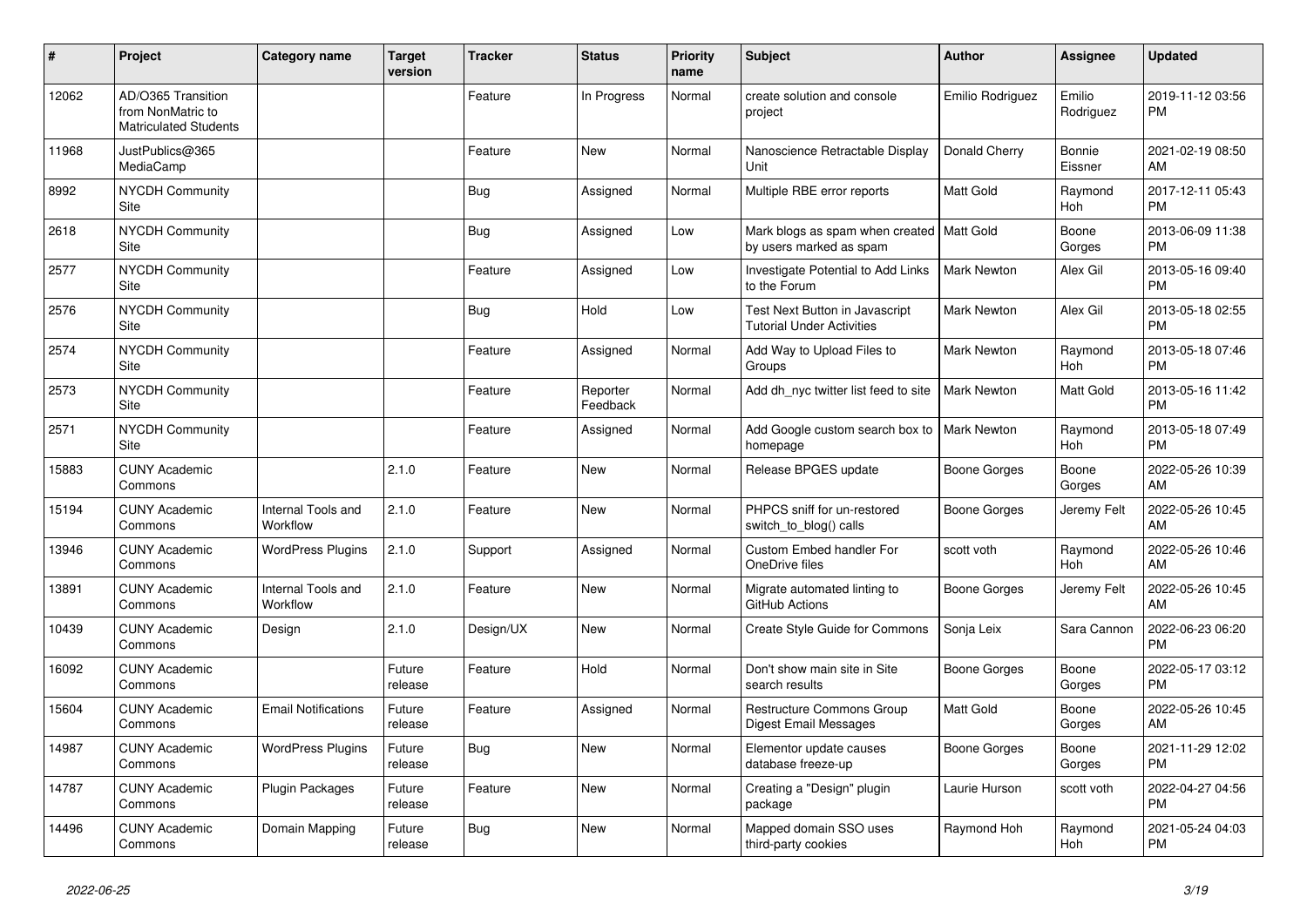| #     | Project                         | <b>Category name</b>       | <b>Target</b><br>version | <b>Tracker</b> | <b>Status</b>        | <b>Priority</b><br>name | Subject                                                                                       | Author              | <b>Assignee</b>   | <b>Updated</b>                |
|-------|---------------------------------|----------------------------|--------------------------|----------------|----------------------|-------------------------|-----------------------------------------------------------------------------------------------|---------------------|-------------------|-------------------------------|
| 14309 | <b>CUNY Academic</b><br>Commons | Group Library              | Future<br>release        | Feature        | New                  | Normal                  | Better handling of<br>bp_group_document file<br>download attempts when file is<br>not present | <b>Boone Gorges</b> | Boone<br>Gorges   | 2021-11-19 12:28<br>PM        |
| 14184 | <b>CUNY Academic</b><br>Commons | <b>Public Portfolio</b>    | Future<br>release        | Feature        | New                  | Normal                  | Centralized mechanism for storing<br>Campus affiliations                                      | <b>Boone Gorges</b> | Boone<br>Gorges   | 2022-01-04 11:35<br>AM        |
| 14113 | <b>CUNY Academic</b><br>Commons | WordPress (misc)           | Future<br>release        | Bug            | Hold                 | Normal                  | Block Editor Not Working on this<br>page - Json error                                         | scott voth          | Boone<br>Gorges   | 2021-03-05 11:01<br>AM        |
| 13835 | <b>CUNY Academic</b><br>Commons | WordPress (misc)           | Future<br>release        | Feature        | New                  | Normal                  | Allow OneSearch widget to have<br>'CUNY' as campus                                            | <b>Boone Gorges</b> | Boone<br>Gorges   | 2021-11-19 12:39<br><b>PM</b> |
| 13650 | <b>CUNY Academic</b><br>Commons | Group Library              | Future<br>release        | Feature        | New                  | Normal                  | Forum Attachments in Group<br>Library                                                         | Laurie Hurson       |                   | 2021-11-19 12:30<br><b>PM</b> |
| 13466 | <b>CUNY Academic</b><br>Commons | Cavalcade                  | Future<br>release        | Feature        | New                  | Normal                  | Automated cleanup for duplicate<br>Cavalcade tasks                                            | <b>Boone Gorges</b> | Boone<br>Gorges   | 2020-10-13 05:24<br>PM        |
| 13370 | <b>CUNY Academic</b><br>Commons | Group Library              | Future<br>release        | Feature        | New                  | Normal                  | Library bulk deletion and folder<br>editing                                                   | Colin McDonald      | Boone<br>Gorges   | 2020-10-13 10:41<br>AM        |
| 13358 | <b>CUNY Academic</b><br>Commons | Group Forums               | Future<br>release        | Feature        | New                  | Normal                  | Improved UI for group forum<br>threading settings                                             | <b>Boone Gorges</b> | Raymond<br>Hoh    | 2021-11-19 12:27<br><b>PM</b> |
| 13331 | <b>CUNY Academic</b><br>Commons | Site cloning               | Future<br>release        | Bug            | <b>New</b>           | Normal                  | Combine Site Template and<br>Clone operations                                                 | <b>Boone Gorges</b> | Jeremy Felt       | 2021-11-19 12:39<br><b>PM</b> |
| 13199 | <b>CUNY Academic</b><br>Commons | Group Forums               | Future<br>release        | Feature        | <b>New</b>           | Normal                  | Favoring Groups over bbPress<br>plugin                                                        | Colin McDonald      | Colin<br>McDonald | 2021-11-19 12:28<br>PM        |
| 13048 | <b>CUNY Academic</b><br>Commons | Shortcodes and<br>embeds   | Future<br>release        | Feature        | New                  | Normal                  | Jupyter Notebooks support                                                                     | <b>Boone Gorges</b> |                   | 2020-07-14 11:46<br>AM        |
| 12573 | <b>CUNY Academic</b><br>Commons | <b>WordPress Plugins</b>   | Future<br>release        | Bug            | New                  | Normal                  | <b>CommentPress Core Issues</b>                                                               | scott voth          |                   | 2020-03-24 04:32<br><b>PM</b> |
| 12446 | <b>CUNY Academic</b><br>Commons | Groups (misc)              | Future<br>release        | Feature        | Reporter<br>Feedback | Normal                  | Toggle default site to group forum<br>posting                                                 | Laurie Hurson       | Laurie Hurson     | 2020-03-10 11:57<br>AM        |
| 12091 | <b>CUNY Academic</b><br>Commons | <b>Group Files</b>         | Future<br>release        | Feature        | New                  | Normal                  | Improved pre-upload file<br>validation for bp-group-documents                                 | <b>Boone Gorges</b> | Boone<br>Gorges   | 2019-11-14 01:21<br><b>PM</b> |
| 12042 | <b>CUNY Academic</b><br>Commons | <b>Email Notifications</b> | Future<br>release        | Feature        | New                  | Normal                  | Improved error logging for BPGES   Boone Gorges<br>send queue                                 |                     | Boone<br>Gorges   | 2021-11-19 12:25<br><b>PM</b> |
| 11971 | <b>CUNY Academic</b><br>Commons | <b>Email Notifications</b> | Future<br>release        | Bug            | Reporter<br>Feedback | Low                     | Pictures obscured in emailed post   Marilyn Weber<br>notifications                            |                     | Raymond<br>Hoh    | 2019-11-21 01:14<br>PM        |
| 11945 | <b>CUNY Academic</b><br>Commons | Reckoning                  | Future<br>release        | Feature        | Reporter<br>Feedback | Normal                  | Add Comments bubble to<br>Reckoning views                                                     | <b>Boone Gorges</b> | Boone<br>Gorges   | 2019-11-12 05:14<br><b>PM</b> |
| 11860 | <b>CUNY Academic</b><br>Commons | Registration               | Future<br>release        | Feature        | New                  | Normal                  | Ensure Students Are Aware They<br>Can Use Aliases At Registration                             | scott voth          |                   | 2019-09-24 08:46<br>AM        |
| 11843 | <b>CUNY Academic</b><br>Commons | WordPress (misc)           | Future<br>release        | Design/UX      | New                  | Normal                  | Tweaking the Gutenberg Editor<br>Interface                                                    | Laurie Hurson       |                   | 2022-04-26 12:00<br>PM        |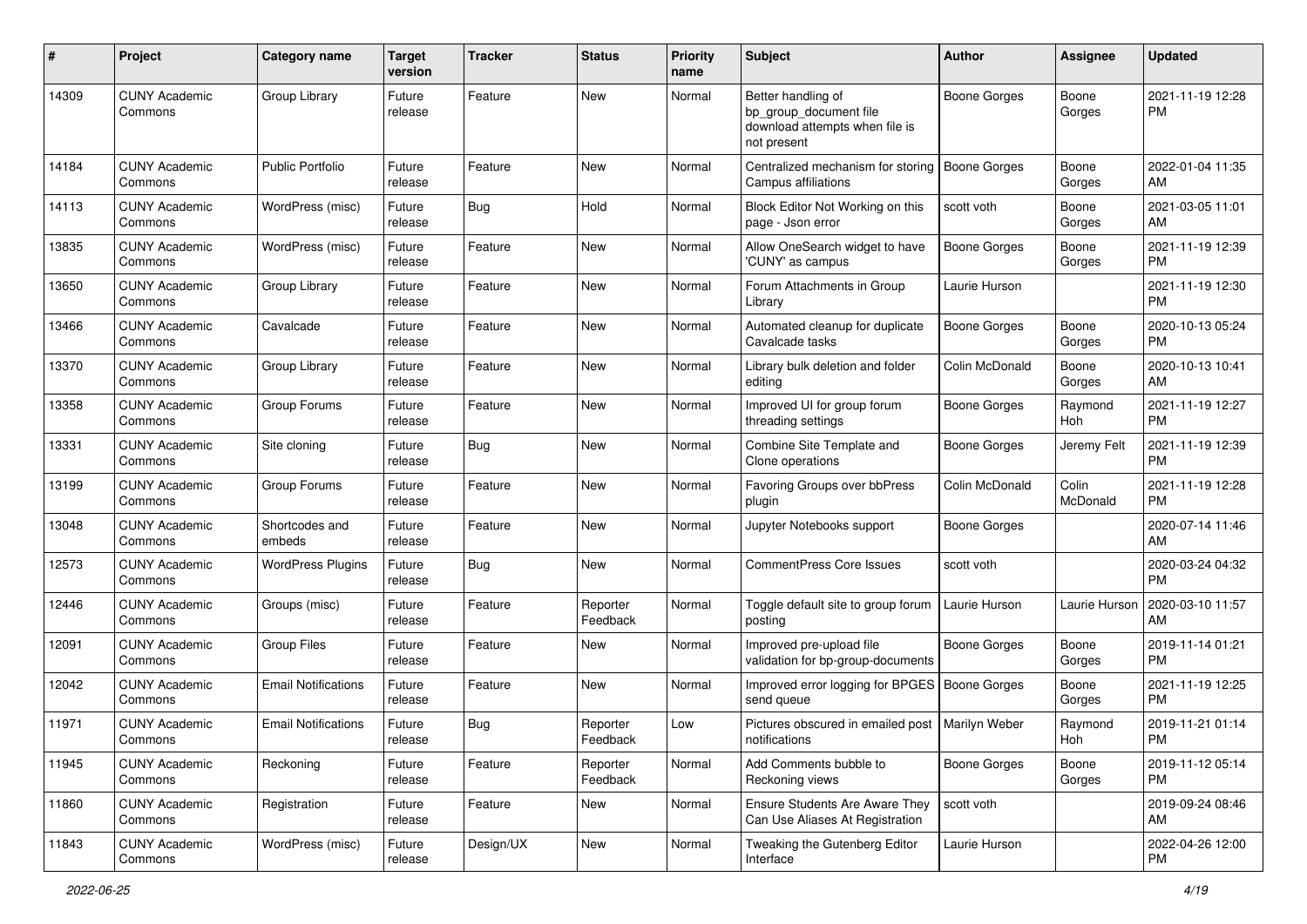| #     | Project                         | <b>Category name</b>        | Target<br>version | <b>Tracker</b> | <b>Status</b>        | <b>Priority</b><br>name | <b>Subject</b>                                                                                               | <b>Author</b>       | <b>Assignee</b>     | <b>Updated</b>                |
|-------|---------------------------------|-----------------------------|-------------------|----------------|----------------------|-------------------------|--------------------------------------------------------------------------------------------------------------|---------------------|---------------------|-------------------------------|
| 11834 | <b>CUNY Academic</b><br>Commons | <b>Group Files</b>          | Future<br>release | Feature        | <b>New</b>           | Normal                  | Improved tools for managing<br>group file folders                                                            | <b>Boone Gorges</b> | Sonja Leix          | 2019-09-06 03:55<br><b>PM</b> |
| 11789 | <b>CUNY Academic</b><br>Commons | Courses                     | Future<br>release | Feature        | New                  | Normal                  | Ability to remove item from<br>Courses list                                                                  | Laurie Hurson       | Sonja Leix          | 2019-09-24 12:28<br><b>PM</b> |
| 11788 | <b>CUNY Academic</b><br>Commons | <b>WordPress Plugins</b>    | Future<br>release | Support        | Reporter<br>Feedback | Normal                  | Plugin Request - Browse Aloud                                                                                | scott voth          |                     | 2019-09-24 08:42<br>AM        |
| 11531 | <b>CUNY Academic</b><br>Commons | Events                      | Future<br>release | Feature        | New                  | Normal                  | Main Events calendar should<br>include non-public events that<br>user has access to                          | scott voth          | Boone<br>Gorges     | 2019-06-11 10:00<br>AM        |
| 11392 | <b>CUNY Academic</b><br>Commons |                             | Future<br>release | Bug            | <b>New</b>           | Normal                  | Migrate users away from<br><b>StatPress</b>                                                                  | <b>Boone Gorges</b> |                     | 2019-04-23 03:53<br><b>PM</b> |
| 11243 | <b>CUNY Academic</b><br>Commons | BuddyPress (misc)           | Future<br>release | <b>Bug</b>     | <b>New</b>           | Normal                  | Audit bp-custom.php                                                                                          | Raymond Hoh         | Raymond<br>Hoh      | 2022-04-26 11:59<br>AM        |
| 11131 | <b>CUNY Academic</b><br>Commons |                             | Future<br>release | Feature        | Reporter<br>Feedback | Normal                  | Image Annotation Plugins                                                                                     | Laurie Hurson       |                     | 2019-02-26 11:33<br>AM        |
| 11024 | <b>CUNY Academic</b><br>Commons | WordPress (misc)            | Future<br>release | <b>Bug</b>     | New                  | Normal                  | Subsites should not show "you<br>should update your .htaccess<br>now" notice after permalink<br>setting save | <b>Boone Gorges</b> |                     | 2019-01-28 01:35<br><b>PM</b> |
| 10659 | <b>CUNY Academic</b><br>Commons | Group Forums                | Future<br>release | Feature        | Assigned             | Normal                  | Post to multiple groups via email                                                                            | Matt Gold           | Raymond<br>Hoh      | 2018-11-15 12:54<br>AM        |
| 10580 | <b>CUNY Academic</b><br>Commons | Information<br>Architecture | Future<br>release | Design/UX      | New                  | Normal                  | Primary nav item review                                                                                      | <b>Boone Gorges</b> | Sara Cannon         | 2021-11-19 12:37<br>PM        |
| 10380 | <b>CUNY Academic</b><br>Commons | WordPress (misc)            | Future<br>release | Feature        | In Progress          | Normal                  | Remove blacklisted plugins                                                                                   | <b>Boone Gorges</b> |                     | 2022-04-26 12:00<br><b>PM</b> |
| 10368 | <b>CUNY Academic</b><br>Commons |                             | Future<br>release | Feature        | Assigned             | Normal                  | Use ORCID data to populate<br>academic profile page                                                          | Stephen Francoeur   | Boone<br>Gorges     | 2018-09-25 01:53<br><b>PM</b> |
| 10354 | <b>CUNY Academic</b><br>Commons | <b>Public Portfolio</b>     | Future<br>release | Feature        | <b>New</b>           | Normal                  | Opt out of Having a Profile Page                                                                             | scott voth          | Chris Stein         | 2020-05-12 10:43<br>AM        |
| 10226 | <b>CUNY Academic</b><br>Commons | Courses                     | Future<br>release | Feature        | <b>New</b>           | Normal                  | Add "My Courses" to drop down<br>list                                                                        | scott voth          | Boone<br>Gorges     | 2021-11-19 12:42<br><b>PM</b> |
| 9947  | <b>CUNY Academic</b><br>Commons | <b>WordPress Plugins</b>    | Future<br>release | Feature        | Reporter<br>Feedback | Normal                  | Install H5P quiz plugin                                                                                      | Matt Gold           | Boone<br>Gorges     | 2018-09-11 11:01<br>AM        |
| 9926  | <b>CUNY Academic</b><br>Commons | <b>WordPress Plugins</b>    | Future<br>release | <b>Bug</b>     | New                  | Normal                  | twitter-mentions-as-comments<br>cron jobs can run long                                                       | <b>Boone Gorges</b> | Boone<br>Gorges     | 2018-10-24 12:34<br><b>PM</b> |
| 9895  | <b>CUNY Academic</b><br>Commons | Onboarding                  | Future<br>release | Feature        | Assigned             | Normal                  | Add "Accept Invitation"<br>link/button/function to Group<br>and/or Site invitation emails?                   | Luke Waltzer        | Boone<br>Gorges     | 2018-06-07 12:42<br>PM        |
| 9835  | <b>CUNY Academic</b><br>Commons | Group Forums                | Future<br>release | Bug            | Assigned             | Normal                  | add a "like" function?                                                                                       | Marilyn Weber       | <b>Erik Trainer</b> | 2018-06-05 01:49<br>PM        |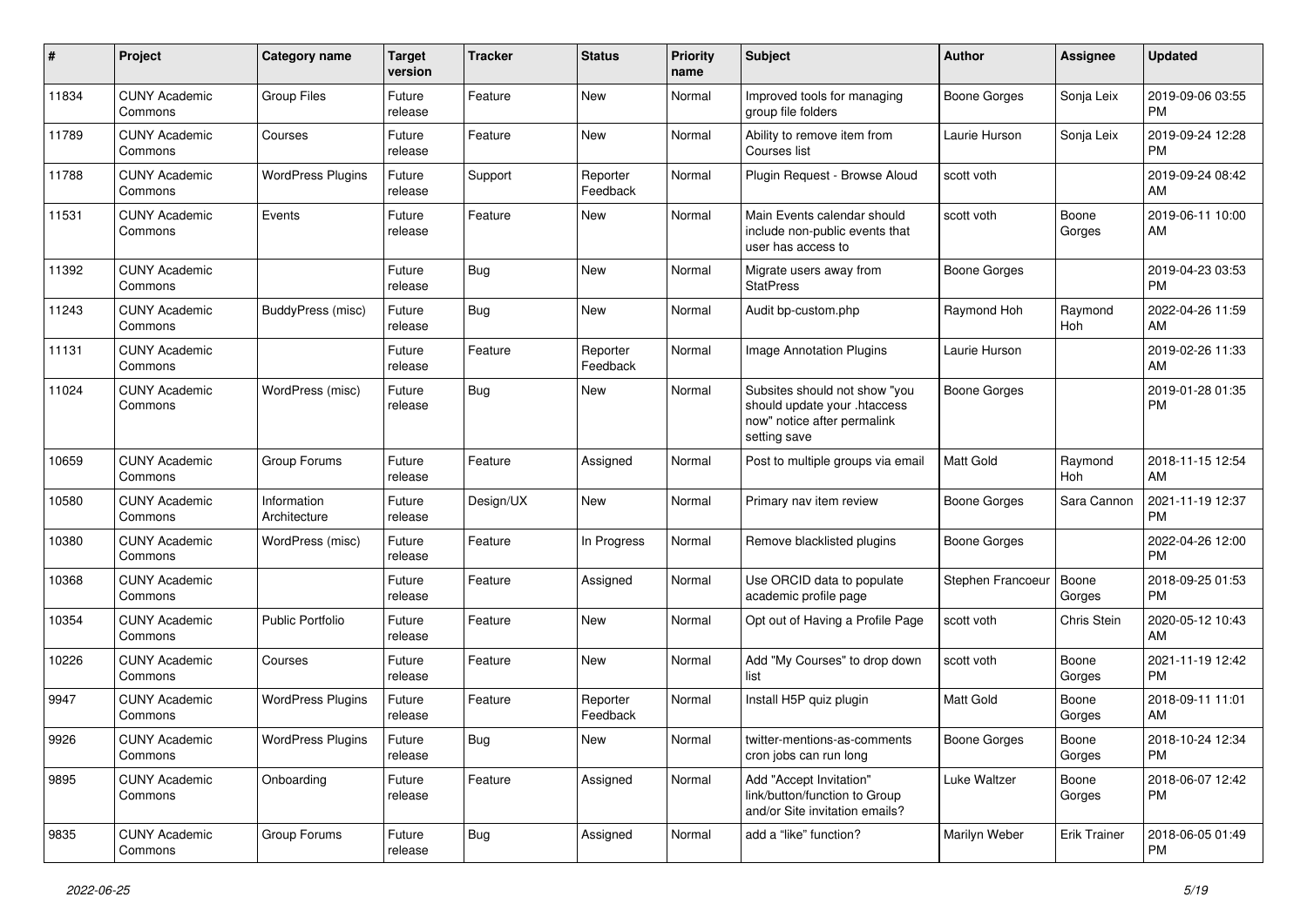| #    | Project                         | <b>Category name</b>      | <b>Target</b><br>version | <b>Tracker</b>        | <b>Status</b>        | <b>Priority</b><br>name | <b>Subject</b>                                                                                  | <b>Author</b>           | <b>Assignee</b>    | <b>Updated</b>                |
|------|---------------------------------|---------------------------|--------------------------|-----------------------|----------------------|-------------------------|-------------------------------------------------------------------------------------------------|-------------------------|--------------------|-------------------------------|
| 9720 | <b>CUNY Academic</b><br>Commons | Authentication            | Future<br>release        | Feature               | <b>New</b>           | Normal                  | The Commons should be an<br>oAuth provider                                                      | Boone Gorges            |                    | 2019-03-01 02:04<br><b>PM</b> |
| 9289 | <b>CUNY Academic</b><br>Commons | <b>WordPress Plugins</b>  | Future<br>release        | <b>Bug</b>            | Reporter<br>Feedback | Normal                  | Email Users Plugin                                                                              | Laurie Hurson           | Boone<br>Gorges    | 2018-10-24 12:34<br><b>PM</b> |
| 9211 | <b>CUNY Academic</b><br>Commons | <b>WordPress Plugins</b>  | Future<br>release        | Support               | Reporter<br>Feedback | Normal                  | Auto-Role Setting in Forum Plugin<br>Causing Some Confusion                                     | Luke Waltzer            | Boone<br>Gorges    | 2018-03-13 11:44<br>AM        |
| 9207 | <b>CUNY Academic</b><br>Commons |                           | Future<br>release        | Support               | Reporter<br>Feedback | Normal                  | display dashboards made in<br>Tableau?                                                          | Marilyn Weber           | Boone<br>Gorges    | 2018-04-10 10:42<br>AM        |
| 9028 | <b>CUNY Academic</b><br>Commons | Onboarding                | Future<br>release        | Feature               | Assigned             | Normal                  | suggest groups to new members<br>during the registration process                                | Matt Gold               | Chris Stein        | 2018-10-24 12:34<br><b>PM</b> |
| 8901 | <b>CUNY Academic</b><br>Commons | Accessibility             | Future<br>release        | Feature               | Assigned             | Normal                  | Theme analysis for accessibility                                                                | Matt Gold               | Boone<br>Gorges    | 2022-04-26 11:59<br>AM        |
| 8900 | <b>CUNY Academic</b><br>Commons | Accessibility             | Future<br>release        | Feature               | Assigned             | Normal                  | Look into tools to enforce<br>accessibility in WP environment                                   | Matt Gold               | Boone<br>Gorges    | 2022-04-26 11:59<br>AM        |
| 8836 | <b>CUNY Academic</b><br>Commons | <b>Blogs (BuddyPress)</b> | Future<br>release        | Feature               | Assigned             | Normal                  | Redesign site launch process                                                                    | <b>Matt Gold</b>        | Boone<br>Gorges    | 2019-10-03 02:49<br><b>PM</b> |
| 8835 | <b>CUNY Academic</b><br>Commons | Blogs (BuddyPress)        | Future<br>release        | Feature               | New                  | Normal                  | Extend cuny.is shortlinks to sites                                                              | Luke Waltzer            | Boone<br>Gorges    | 2022-04-26 11:59<br>AM        |
| 8756 | <b>CUNY Academic</b><br>Commons | Group Blogs               | Future<br>release        | Feature               | Hold                 | Normal                  | Connect multiple blogs to one<br>group?                                                         | <b>Matt Gold</b>        | Boone<br>Gorges    | 2017-09-30 10:42<br>AM        |
| 8675 | <b>CUNY Academic</b><br>Commons | User Onboarding           | Future<br>release        | Bug                   | Reporter<br>Feedback | Low                     | Add new User search screen calls<br>for the input of email address but<br>doesn't work with one | Paul Hebert             | Boone<br>Gorges    | 2017-10-11 11:17<br>AM        |
| 8498 | <b>CUNY Academic</b><br>Commons | <b>WordPress Plugins</b>  | Future<br>release        | Feature               | <b>New</b>           | Low                     | <b>Gravity Forms Email Users</b>                                                                | Raffi<br>Khatchadourian | Matt Gold          | 2017-10-13 12:58<br><b>PM</b> |
| 8211 | <b>CUNY Academic</b><br>Commons | <b>WordPress Themes</b>   | Future<br>release        | Feature               | New                  | Normal                  | Theme Suggestions: Material<br>Design-Inspired Themes                                           | Margaret Galvan         | Margaret<br>Galvan | 2017-08-07 02:48<br><b>PM</b> |
| 8078 | <b>CUNY Academic</b><br>Commons | <b>WordPress Plugins</b>  | Future<br>release        | <b>System Upgrade</b> | Assigned             | Normal                  | <b>CommentPress Updates</b>                                                                     | Margaret Galvan         | Christian<br>Wach  | 2017-05-08 03:49<br><b>PM</b> |
| 7981 | <b>CUNY Academic</b><br>Commons | Social Paper              | Future<br>release        | <b>Bug</b>            | <b>New</b>           | Normal                  | Social Paper comments should<br>not go to spam                                                  | Luke Waltzer            | Boone<br>Gorges    | 2018-04-16 03:52<br><b>PM</b> |
| 7663 | <b>CUNY Academic</b><br>Commons | Social Paper              | Future<br>release        | <b>Bug</b>            | <b>New</b>           | Normal                  | Social Paper notifications not<br>formatted correctly on secondary<br>sites                     | Boone Gorges            | Boone<br>Gorges    | 2018-04-16 03:52<br><b>PM</b> |
| 7624 | <b>CUNY Academic</b><br>Commons | BuddyPress (misc)         | Future<br>release        | Design/UX             | <b>New</b>           | Normal                  | <b>BP</b> Notifications                                                                         | Luke Waltzer            | Paige Dupont       | 2017-02-08 10:43<br><b>PM</b> |
| 7115 | <b>CUNY Academic</b><br>Commons | Groups (misc)             | Future<br>release        | Feature               | Reporter<br>Feedback | Normal                  | make licensing info clear during<br>group creation                                              | <b>Matt Gold</b>        | Raymond<br>Hoh     | 2020-12-08 11:32<br>AM        |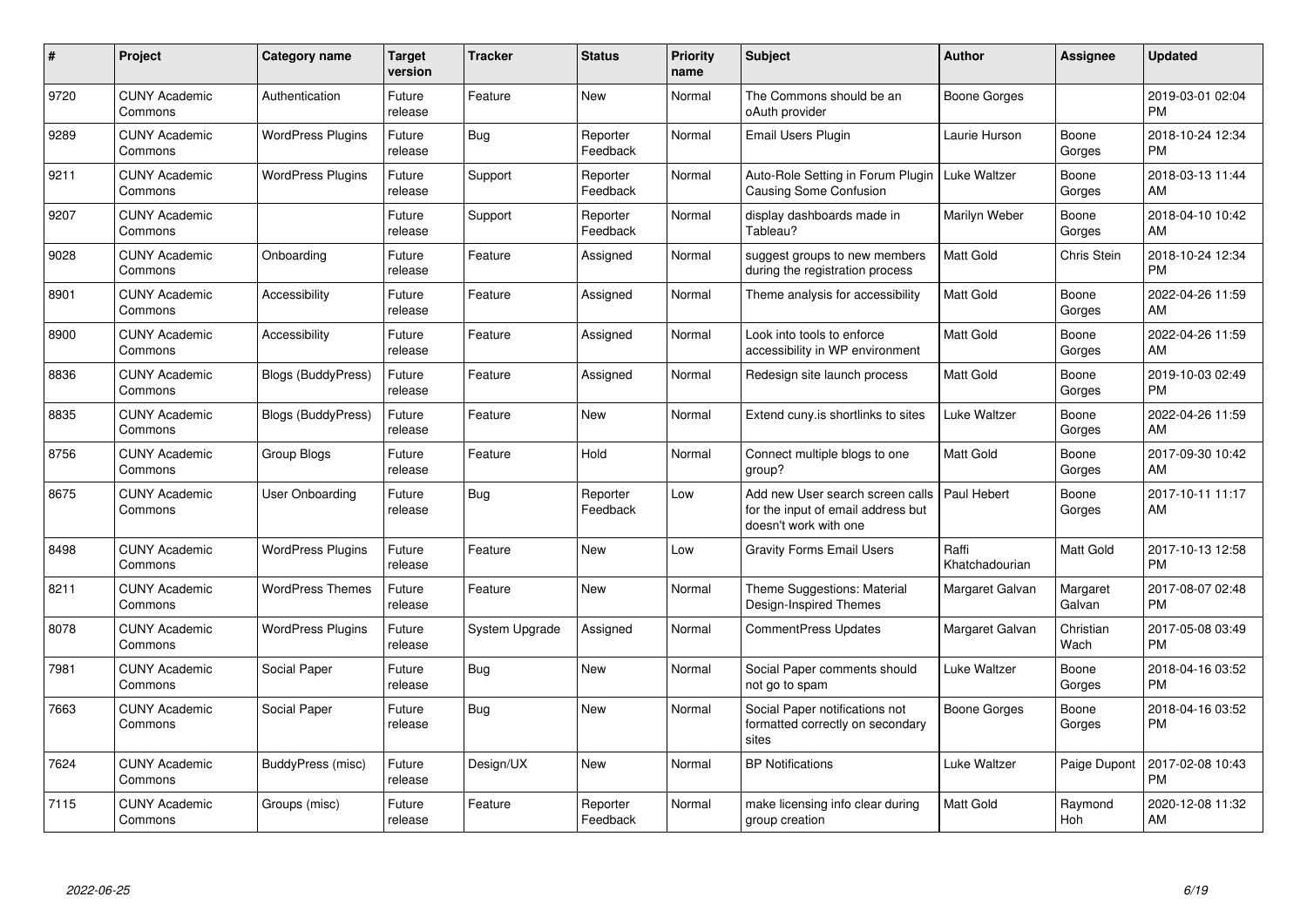| #    | <b>Project</b>                  | Category name              | <b>Target</b><br>version | <b>Tracker</b> | <b>Status</b>        | <b>Priority</b><br>name | <b>Subject</b>                                                                            | <b>Author</b>       | <b>Assignee</b>       | <b>Updated</b>                |
|------|---------------------------------|----------------------------|--------------------------|----------------|----------------------|-------------------------|-------------------------------------------------------------------------------------------|---------------------|-----------------------|-------------------------------|
| 7022 | <b>CUNY Academic</b><br>Commons | Announcements              | Future<br>release        | <b>Bug</b>     | <b>New</b>           | Normal                  | Sitewide announcements should<br>be displayed on, and dismissable<br>from, mapped domains | <b>Boone Gorges</b> | Boone<br>Gorges       | 2018-03-22 10:18<br>AM        |
| 6755 | <b>CUNY Academic</b><br>Commons | WordPress (misc)           | Future<br>release        | <b>Bug</b>     | <b>New</b>           | Normal                  | Cannot Deactivate Plugin                                                                  | Laura Kane          |                       | 2016-11-16 01:12<br><b>PM</b> |
| 6749 | <b>CUNY Academic</b><br>Commons | Events                     | Future<br>release        | Bug            | <b>New</b>           | Low                     | BPEO iCal request can trigger<br>very large number of DB queries                          | Boone Gorges        | Raymond<br><b>Hoh</b> | 2016-11-15 10:09<br><b>PM</b> |
| 6426 | <b>CUNY Academic</b><br>Commons | Spam/Spam<br>Prevention    | Future<br>release        | Feature        | Assigned             | Normal                  | Force captcha on all comments?                                                            | <b>Matt Gold</b>    | <b>Tahir Butt</b>     | 2016-10-24 02:06<br><b>PM</b> |
| 6392 | <b>CUNY Academic</b><br>Commons | Group Forums               | Future<br>release        | Design/UX      | Assigned             | Low                     | Composition/Preview Panes in<br>Forum Posts                                               | Luke Waltzer        | Paige Dupont          | 2016-10-21 04:26<br><b>PM</b> |
| 6389 | <b>CUNY Academic</b><br>Commons | <b>BuddyPress Docs</b>     | Future<br>release        | Feature        | <b>New</b>           | Low                     | Make Discussion Area Visible<br>When Editing a Doc                                        | Luke Waltzer        | Boone<br>Gorges       | 2016-10-21 04:16<br><b>PM</b> |
| 6356 | <b>CUNY Academic</b><br>Commons | <b>WordPress Plugins</b>   | Future<br>release        | Bug            | Reporter<br>Feedback | Low                     | Should Subscribe2 be<br>deprecated?                                                       | Luke Waltzer        |                       | 2017-03-20 12:20<br><b>PM</b> |
| 6332 | <b>CUNY Academic</b><br>Commons | WordPress (misc)           | Future<br>release        | Feature        | <b>New</b>           | Normal                  | Allow uploaded files to be marked<br>as private in an ad hoc way                          | <b>Boone Gorges</b> |                       | 2016-10-17 11:41<br><b>PM</b> |
| 6078 | <b>CUNY Academic</b><br>Commons | Blogs (BuddyPress)         | Future<br>release        | Feature        | <b>New</b>           | Normal                  | <b>Explore Adding Network Blog</b><br>Metadata Plugin                                     | Luke Waltzer        | Luke Waltzer          | 2016-10-11 10:29<br><b>PM</b> |
| 6014 | <b>CUNY Academic</b><br>Commons | Publicity                  | Future<br>release        | Publicity      | Reporter<br>Feedback | Normal                  | Google search listing                                                                     | <b>Matt Gold</b>    | Boone<br>Gorges       | 2016-09-21 03:48<br><b>PM</b> |
| 5992 | <b>CUNY Academic</b><br>Commons | <b>Email Notifications</b> | Future<br>release        | Feature        | <b>New</b>           | Normal                  | Changing the From line of<br>autogenerated blog emails                                    | Marilyn Weber       |                       | 2018-09-27 05:19<br><b>PM</b> |
| 5955 | <b>CUNY Academic</b><br>Commons | Outreach                   | Future<br>release        | Feature        | Assigned             | Normal                  | Create auto-newsletter for<br>commons members                                             | <b>Matt Gold</b>    | Luke Waltzer          | 2016-08-30 10:34<br>AM        |
| 5827 | <b>CUNY Academic</b><br>Commons | <b>Public Portfolio</b>    | Future<br>release        | Bug            | Assigned             | Normal                  | Academic Interests square<br>bracket links not working                                    | scott voth          | Chris Stein           | 2016-08-11 11:59<br><b>PM</b> |
| 5826 | <b>CUNY Academic</b><br>Commons | <b>WordPress Plugins</b>   | Future<br>release        | Support        | Reporter<br>Feedback | Normal                  | <b>Remove Subscription Options</b><br>plugin from directory                               | Sarah Morgano       | Sarah<br>Morgano      | 2016-10-21 04:14<br><b>PM</b> |
| 5696 | <b>CUNY Academic</b><br>Commons | Events                     | Future<br>release        | Feature        | Assigned             | Normal                  | Events Calendar - display options<br>calendar aggregation                                 | <b>Matt Gold</b>    | Boone<br>Gorges       | 2016-10-13 11:44<br>AM        |
| 5691 | <b>CUNY Academic</b><br>Commons | Blogs (BuddyPress)         | Future<br>release        | <b>Bug</b>     | Assigned             | High                    | Differing numbers on Sites display                                                        | <b>Matt Gold</b>    | Raymond<br>Hoh        | 2016-06-13 01:37<br><b>PM</b> |
| 5581 | <b>CUNY Academic</b><br>Commons | Analytics                  | Future<br>release        | Feature        | Assigned             | Normal                  | <b>Explore alternatives to Google</b><br>Analytics                                        | Matt Gold           | Valerie<br>Townsend   | 2020-04-17 03:12<br><b>PM</b> |
| 5489 | <b>CUNY Academic</b><br>Commons | Social Paper               | Future<br>release        | Feature        | <b>New</b>           | Normal                  | Asc/desc sorting for Social Paper<br>directories                                          | <b>Boone Gorges</b> |                       | 2016-04-21 10:06<br><b>PM</b> |
| 5488 | <b>CUNY Academic</b><br>Commons | Social Paper               | Future<br>release        | Bug            | <b>New</b>           | Normal                  | Add a "last edited by" field to<br>Social Paper group directories                         | Boone Gorges        |                       | 2016-04-21 10:05<br><b>PM</b> |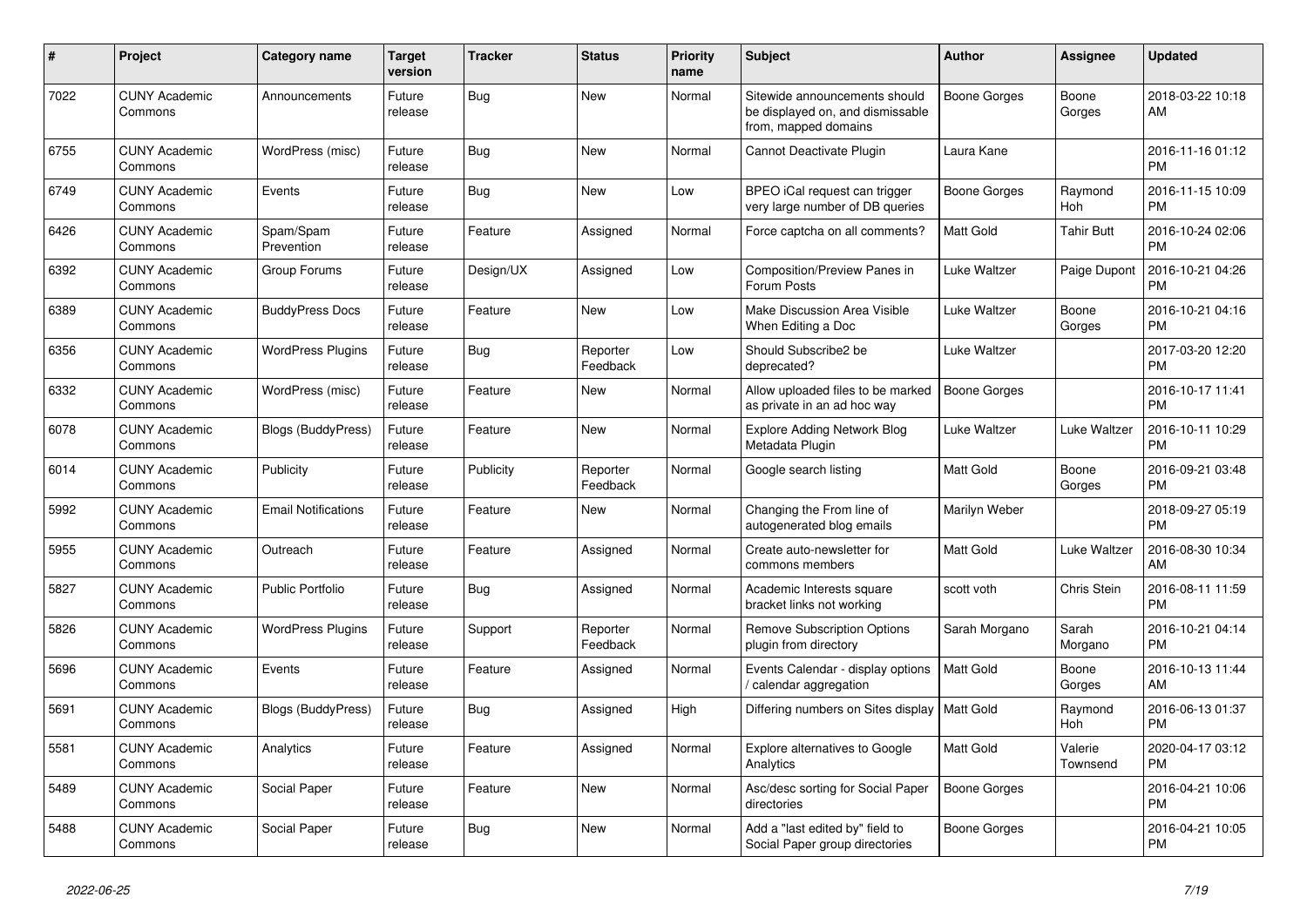| #    | Project                         | <b>Category name</b>   | <b>Target</b><br>version | <b>Tracker</b> | <b>Status</b> | <b>Priority</b><br>name | <b>Subject</b>                                                                                                                                        | Author                  | <b>Assignee</b>     | <b>Updated</b>                |
|------|---------------------------------|------------------------|--------------------------|----------------|---------------|-------------------------|-------------------------------------------------------------------------------------------------------------------------------------------------------|-------------------------|---------------------|-------------------------------|
| 5397 | <b>CUNY Academic</b><br>Commons | Social Paper           | Future<br>release        | Feature        | <b>New</b>    | Normal                  | frustrating to have to<br>enable/disable in SP                                                                                                        | Marilyn Weber           | Samantha<br>Raddatz | 2016-04-20 03:39<br>РM        |
| 5316 | <b>CUNY Academic</b><br>Commons | <b>User Experience</b> | Future<br>release        | Feature        | Assigned      | Normal                  | Prompt user email address<br>updates                                                                                                                  | Matt Gold               | Stephen Real        | 2016-12-21 03:30<br>PM        |
| 5282 | <b>CUNY Academic</b><br>Commons | Social Paper           | Future<br>release        | Bug            | New           | Normal                  | Replying via email directs to<br>paper but not individual comment.                                                                                    | Marilyn Weber           | Raymond<br>Hoh      | 2016-03-02 01:48<br><b>PM</b> |
| 5268 | <b>CUNY Academic</b><br>Commons | Group Forums           | Future<br>release        | Bug            | Assigned      | Normal                  | Long-time to post to multiple<br>groups                                                                                                               | Luke Waltzer            | Daniel Jones        | 2016-09-07 06:31<br>РM        |
| 5234 | <b>CUNY Academic</b><br>Commons | Membership             | Future<br>release        | Feature        | Assigned      | Normal                  | Write Unconfirmed patch for WP                                                                                                                        | Boone Gorges            | Boone<br>Gorges     | 2016-10-24 11:18<br>AM        |
| 5225 | <b>CUNY Academic</b><br>Commons | Registration           | Future<br>release        | Feature        | Assigned      | Normal                  | On-boarding Issues                                                                                                                                    | Luke Waltzer            | Samantha<br>Raddatz | 2016-02-12 02:58<br><b>PM</b> |
| 5205 | <b>CUNY Academic</b><br>Commons | Social Paper           | Future<br>release        | Feature        | New           | Normal                  | Social Paper folders                                                                                                                                  | Marilyn Weber           |                     | 2016-02-11 10:24<br>РM        |
| 5199 | <b>CUNY Academic</b><br>Commons | Social Paper           | Future<br>release        | Feature        | New           | Normal                  | add tables to the SP editor                                                                                                                           | Marilyn Weber           |                     | 2016-10-24 11:27<br>AM        |
| 5183 | <b>CUNY Academic</b><br>Commons | Social Paper           | Future<br>release        | Design/UX      | <b>New</b>    | Normal                  | Creating a new paper when<br>viewing an existing paper                                                                                                | Raffi<br>Khatchadourian | Samantha<br>Raddatz | 2016-02-02 12:09<br>РM        |
| 5182 | <b>CUNY Academic</b><br>Commons | Social Paper           | Future<br>release        | Design/UX      | New           | Normal                  | "Publishing" a private paper on<br>social paper?                                                                                                      | Raffi<br>Khatchadourian | Boone<br>Gorges     | 2016-10-13 04:12<br><b>PM</b> |
| 5058 | <b>CUNY Academic</b><br>Commons | Social Paper           | Future<br>release        | Feature        | <b>New</b>    | Low                     | Can there be a clearer signal that<br>even when comments have<br>already been made you add<br>comments by clicking on the side?<br>(SP suggestion #5) | Marilyn Weber           | Samantha<br>Raddatz | 2016-02-11 10:24<br><b>PM</b> |
| 5053 | <b>CUNY Academic</b><br>Commons | Social Paper           | Future<br>release        | Feature        | New           | Low                     | Scrollable menu to add readers<br>(SP suggestion #4)                                                                                                  | Marilyn Weber           | Samantha<br>Raddatz | 2016-04-21 05:21<br><b>PM</b> |
| 5052 | <b>CUNY Academic</b><br>Commons | Social Paper           | Future<br>release        | Feature        | New           | Low                     | Sentence by sentence or line by<br>line comments (SP suggestion #3)                                                                                   | Marilyn Weber           | Boone<br>Gorges     | 2016-02-11 10:24<br><b>PM</b> |
| 5050 | <b>CUNY Academic</b><br>Commons | Social Paper           | Future<br>release        | Feature        | New           | Low                     | Making comments visible in SP<br>editing mode (SP suggestion #1)                                                                                      | Marilyn Weber           | Samantha<br>Raddatz | 2019-09-17 11:10<br><b>PM</b> |
| 5016 | <b>CUNY Academic</b><br>Commons | Events                 | Future<br>release        | Feature        | Assigned      | Low                     | Allow comments to be posted on<br>events                                                                                                              | Matt Gold               | Raymond<br>Hoh      | 2019-03-01 02:23<br><b>PM</b> |
| 4980 | <b>CUNY Academic</b><br>Commons | Home Page              | Future<br>release        | Feature        | Assigned      | Normal                  | CAC Featured Content -- Adding<br>Randomization                                                                                                       | Matt Gold               | Boone<br>Gorges     | 2016-12-12 03:01<br>PM        |
| 4903 | <b>CUNY Academic</b><br>Commons | Events                 | Future<br>release        | Design/UX      | Assigned      | Normal                  | Improving visual appearance of<br>event calendars                                                                                                     | Matt Gold               | Boone<br>Gorges     | 2016-10-13 11:51<br>AM        |
| 4661 | <b>CUNY Academic</b><br>Commons | User Experience        | Future<br>release        | <b>Bug</b>     | Assigned      | Normal                  | Simplify Events text                                                                                                                                  | Matt Gold               | Samantha<br>Raddatz | 2015-10-02 09:06<br>PM        |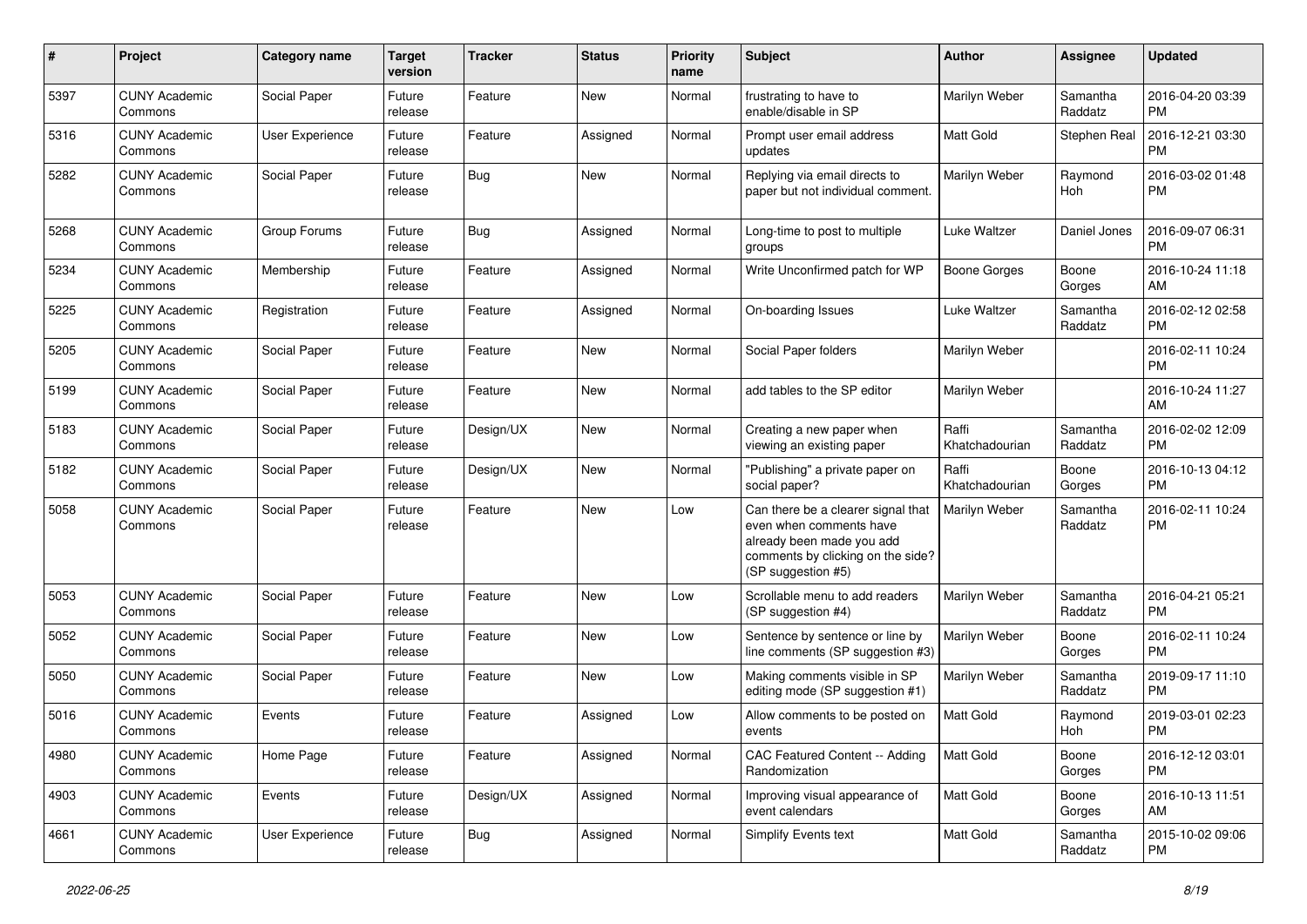| #    | Project                         | <b>Category name</b>     | <b>Target</b><br>version | Tracker   | <b>Status</b> | <b>Priority</b><br>name | Subject                                                                           | Author                  | <b>Assignee</b>     | <b>Updated</b>                |
|------|---------------------------------|--------------------------|--------------------------|-----------|---------------|-------------------------|-----------------------------------------------------------------------------------|-------------------------|---------------------|-------------------------------|
| 4635 | <b>CUNY Academic</b><br>Commons | Authentication           | Future<br>release        | Feature   | <b>New</b>    | Normal                  | Allow non-WP authentication                                                       | <b>Boone Gorges</b>     | Sonja Leix          | 2019-03-01 02:05<br>PM        |
| 4622 | <b>CUNY Academic</b><br>Commons | <b>Public Portfolio</b>  | Future<br>release        | Design/UX | New           | Normal                  | <b>Profile Visibility Settings</b>                                                | Samantha Raddatz        | Samantha<br>Raddatz | 2015-09-21 12:18<br><b>PM</b> |
| 4592 | <b>CUNY Academic</b><br>Commons | Events                   | Future<br>release        | Design/UX | <b>New</b>    | Normal                  | Event Creation - Venue Dropdown<br>Slow                                           | Samantha Raddatz        | Boone<br>Gorges     | 2015-09-14 04:56<br>PM        |
| 4535 | <b>CUNY Academic</b><br>Commons | My Commons               | Future<br>release        | Bug       | <b>New</b>    | Low                     | My Commons filter issue                                                           | scott voth              | Raymond<br>Hoh      | 2015-09-01 11:17<br>AM        |
| 4481 | <b>CUNY Academic</b><br>Commons | Events                   | Future<br>release        | Feature   | <b>New</b>    | Normal                  | Group admins/mods should have<br>the ability to unlink an event from<br>the group | <b>Boone Gorges</b>     | Boone<br>Gorges     | 2017-04-24 03:53<br><b>PM</b> |
| 4438 | <b>CUNY Academic</b><br>Commons | Events                   | Future<br>release        | Bug       | Assigned      | Normal                  | Events Calendar - Export<br><b>Recurring Events</b>                               | scott voth              | Daniel Jones        | 2016-05-23 04:25<br><b>PM</b> |
| 4404 | <b>CUNY Academic</b><br>Commons | <b>Public Portfolio</b>  | Future<br>release        | Design/UX | Assigned      | Normal                  | Change color of permissions info<br>on portfolio editing interface                | <b>Matt Gold</b>        | Samantha<br>Raddatz | 2015-08-11 05:28<br><b>PM</b> |
| 4388 | <b>CUNY Academic</b><br>Commons | WordPress (misc)         | Future<br>release        | Bug       | Assigned      | Normal                  | Repeated request for<br>authentication.                                           | Alice.Lynn<br>McMichael | Raymond<br>Hoh      | 2015-08-11 07:35<br><b>PM</b> |
| 4253 | <b>CUNY Academic</b><br>Commons | <b>Public Portfolio</b>  | Future<br>release        | Design/UX | <b>New</b>    | Normal                  | Encourage users to add portfolio<br>content                                       | Samantha Raddatz        | Samantha<br>Raddatz | 2015-07-07 11:32<br>AM        |
| 4238 | <b>CUNY Academic</b><br>Commons | Events                   | Future<br>release        | Feature   | Assigned      | Normal                  | Copy Events to Other Groups?                                                      | <b>Matt Gold</b>        | Boone<br>Gorges     | 2015-07-02 10:08<br>AM        |
| 4226 | <b>CUNY Academic</b><br>Commons | <b>BuddyPress Docs</b>   | Future<br>release        | Design/UX | <b>New</b>    | Normal                  | Add option to connect a Doc with<br>a Group                                       | Samantha Raddatz        | Samantha<br>Raddatz | 2015-09-09 04:08<br><b>PM</b> |
| 4225 | <b>CUNY Academic</b><br>Commons | DiRT Integration         | Future<br>release        | Design/UX | <b>New</b>    | Normal                  | Add information to DIRT page (in<br>Create a Group)                               | Samantha Raddatz        | Matt Gold           | 2015-06-26 03:14<br><b>PM</b> |
| 4222 | <b>CUNY Academic</b><br>Commons | User Experience          | Future<br>release        | Design/UX | <b>New</b>    | Normal                  | Add information to 'Delete<br>Account' page                                       | Samantha Raddatz        | scott voth          | 2015-06-26 11:35<br>AM        |
| 4221 | <b>CUNY Academic</b><br>Commons | Group Forums             | Future<br>release        | Design/UX | Assigned      | Normal                  | Add 'Number of Posts' display<br>option to Forum page                             | Samantha Raddatz        | Samantha<br>Raddatz | 2015-06-26 02:21<br><b>PM</b> |
| 4053 | <b>CUNY Academic</b><br>Commons | Events                   | Future<br>release        | Feature   | Assigned      | Normal                  | Create new tab for past events                                                    | Matt Gold               | Boone<br>Gorges     | 2015-05-12 02:10<br><b>PM</b> |
| 3939 | <b>CUNY Academic</b><br>Commons | <b>WordPress Plugins</b> | Future<br>release        | Bug       | Hold          | Normal                  | Activity stream support for<br>Co-Authors Plus plugin                             | Raymond Hoh             | Raymond<br>Hoh      | 2015-11-09 06:13<br>PM        |
| 3770 | <b>CUNY Academic</b><br>Commons | Public Portfolio         | Future<br>release        | Feature   | Assigned      | Normal                  | Improve Layout/Formatting of<br>Positions Area on Public<br>Portfolios            | Matt Gold               | Chris Stein         | 2015-04-01 09:17<br><b>PM</b> |
| 3768 | <b>CUNY Academic</b><br>Commons | <b>Public Portfolio</b>  | Future<br>release        | Feature   | Assigned      | Normal                  | Institutions/Past positions on<br>public portfolios                               | Matt Gold               | Boone<br>Gorges     | 2018-04-23 10:44<br>AM        |
| 3759 | <b>CUNY Academic</b><br>Commons | WordPress (misc)         | Future<br>release        | Feature   | Assigned      | Normal                  | Review Interface for Adding Users   Matt Gold<br>to Blogs                         |                         | Boone<br>Gorges     | 2015-03-24 05:52<br>PM        |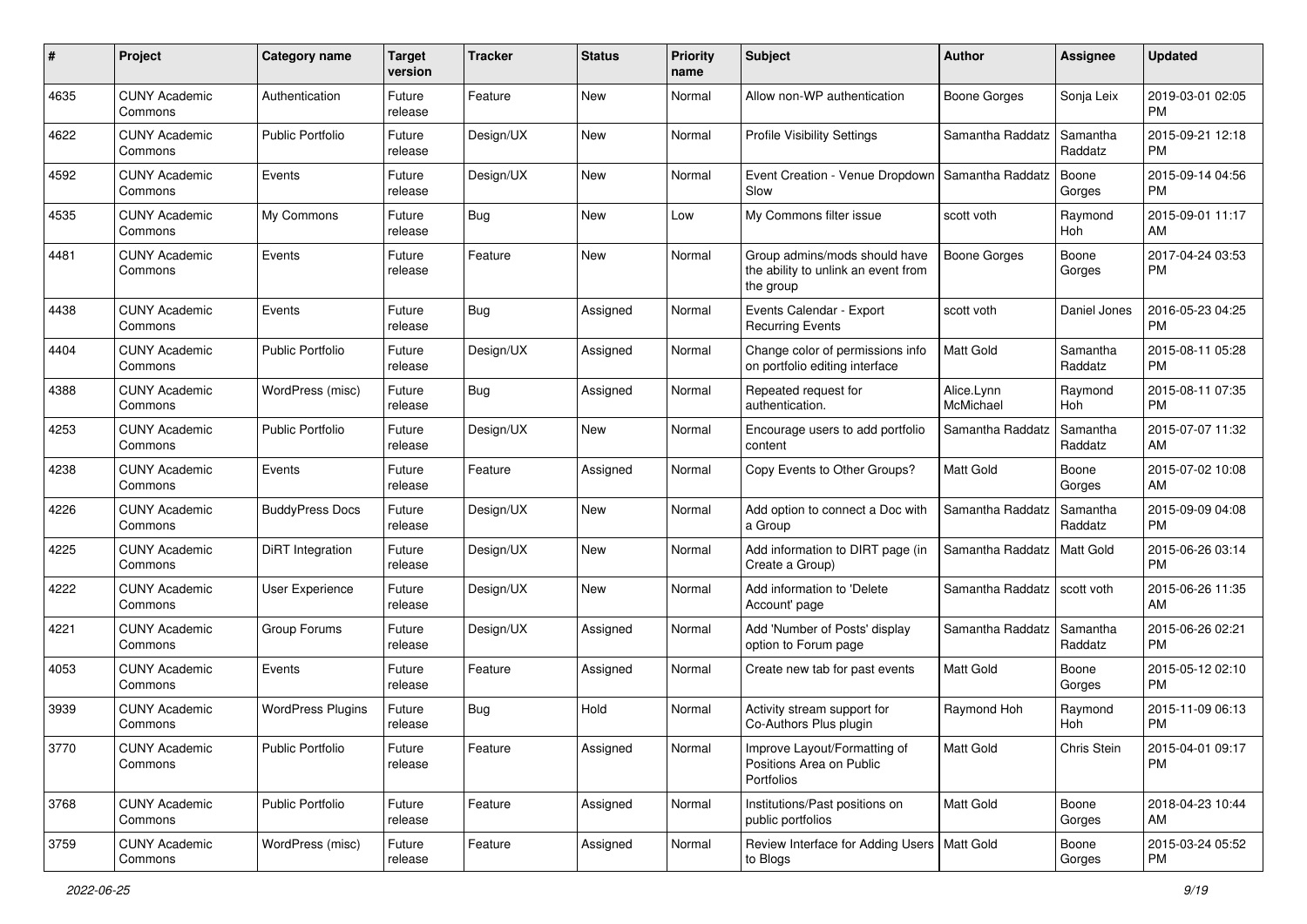| #    | Project                         | <b>Category name</b>     | <b>Target</b><br>version | <b>Tracker</b> | <b>Status</b> | <b>Priority</b><br>name | Subject                                                                    | Author              | Assignee            | <b>Updated</b>                |
|------|---------------------------------|--------------------------|--------------------------|----------------|---------------|-------------------------|----------------------------------------------------------------------------|---------------------|---------------------|-------------------------------|
| 3691 | <b>CUNY Academic</b><br>Commons | <b>WordPress Plugins</b> | Future<br>release        | Bug            | New           | Normal                  | <b>WPMU Domain Mapping</b><br>Debugging on cdev                            | Raymond Hoh         | Matt Gold           | 2014-12-12 09:04<br>AM        |
| 3662 | <b>CUNY Academic</b><br>Commons | <b>SEO</b>               | Future<br>release        | Feature        | Assigned      | Normal                  | Duplicate Content/SEO/Google<br>issues                                     | <b>Matt Gold</b>    | Raymond<br>Hoh      | 2015-04-13 04:37<br><b>PM</b> |
| 3580 | CUNY Academic<br>Commons        | Group Blogs              | Future<br>release        | Feature        | New           | Normal                  | Multiple blogs per group                                                   | <b>Boone Gorges</b> | Boone<br>Gorges     | 2018-02-20 02:02<br><b>PM</b> |
| 3577 | <b>CUNY Academic</b><br>Commons | My Commons               | Future<br>release        | Design/UX      | Assigned      | Normal                  | Replies to items in My Commons                                             | <b>Matt Gold</b>    | Raymond<br>Hoh      | 2015-04-09 05:19<br><b>PM</b> |
| 3536 | <b>CUNY Academic</b><br>Commons | My Commons               | Future<br>release        | Feature        | Assigned      | Normal                  | Infinite Scroll on My Commons<br>page                                      | <b>Matt Gold</b>    | Raymond<br>Hoh      | 2015-04-13 04:42<br><b>PM</b> |
| 3517 | <b>CUNY Academic</b><br>Commons | My Commons               | Future<br>release        | Feature        | Assigned      | Normal                  | Mute/Unmute My Commons<br>updates                                          | <b>Matt Gold</b>    | Raymond<br>Hoh      | 2015-11-09 01:19<br><b>PM</b> |
| 3492 | <b>CUNY Academic</b><br>Commons | <b>WordPress Themes</b>  | Future<br>release        | Support        | Assigned      | Normal                  | Add CBOX theme to the<br>Commons                                           | scott voth          | Raymond<br>Hoh      | 2014-10-08 05:55<br><b>PM</b> |
| 3475 | <b>CUNY Academic</b><br>Commons | Events                   | Future<br>release        | Feature        | Assigned      | Normal                  | Request to add plugin to<br>streamline room<br>booking/appointment booking | Naomi Barrettara    | Boone<br>Gorges     | 2014-12-01 05:14<br><b>PM</b> |
| 3473 | <b>CUNY Academic</b><br>Commons | User Experience          | Future<br>release        | Feature        | Assigned      | Normal                  | Commons profile: Add help info<br>about "Positions" replacing "title"      | Keith Miyake        | Samantha<br>Raddatz | 2015-11-09 02:28<br><b>PM</b> |
| 3458 | <b>CUNY Academic</b><br>Commons | Groups (misc)            | Future<br>release        | Feature        | Assigned      | Normal                  | Filter Members of Group by<br>Campus                                       | Michael Smith       | Samantha<br>Raddatz | 2014-09-26 08:32<br><b>PM</b> |
| 3354 | CUNY Academic<br>Commons        | <b>Group Files</b>       | Future<br>release        | Feature        | Assigned      | Low                     | Allow Group Download of Multiple<br><b>Selected Files</b>                  | Matt Gold           | Chris Stein         | 2014-08-01 08:50<br>AM        |
| 3330 | <b>CUNY Academic</b><br>Commons | My Commons               | Future<br>release        | Feature        | Assigned      | Normal                  | "Commons Information" tool                                                 | Boone Gorges        | Chris Stein         | 2014-09-22 08:46<br><b>PM</b> |
| 3308 | CUNY Academic<br>Commons        | Group Invitations        | Future<br>release        | Feature        | Assigned      | Normal                  | Allow members to rescind group<br>invitations                              | <b>Matt Gold</b>    | Boone<br>Gorges     | 2015-04-01 08:53<br><b>PM</b> |
| 3220 | <b>CUNY Academic</b><br>Commons | <b>Public Portfolio</b>  | Future<br>release        | Feature        | Assigned      | Normal                  | Add indent/outdent option to<br>Formatting Buttons on Profile<br>Page      | Matt Gold           | Boone<br>Gorges     | 2014-05-21 10:39<br>PM        |
| 3193 | <b>CUNY Academic</b><br>Commons | Group Forums             | Future<br>release        | Feature        | Assigned      | Normal                  | bbPress 2.x dynamic roles and<br><b>RBE</b>                                | <b>Boone Gorges</b> | Boone<br>Gorges     | 2014-09-30 01:30<br><b>PM</b> |
| 3192 | <b>CUNY Academic</b><br>Commons | Group Forums             | Future<br>release        | Feature        | Assigned      | Normal                  | Customizable forum views for<br>bbPress 2.x group forums                   | <b>Boone Gorges</b> | Raymond<br>Hoh      | 2015-11-09 12:47<br>PM        |
| 3090 | <b>CUNY Academic</b><br>Commons | Twitter page             | Future<br>release        | Feature        | Assigned      | Normal                  | Prevent Retweets from showing<br>up on Commons twitter page                | Matt Gold           | <b>Tahir Butt</b>   | 2016-10-24 11:31<br>AM        |
| 3080 | <b>CUNY Academic</b><br>Commons | Group Files              | Future<br>release        | Feature        | Assigned      | Low                     | Create a system to keep track of<br>file changes                           | Matt Gold           | Boone<br>Gorges     | 2014-02-26 10:04<br><b>PM</b> |
| 3059 | <b>CUNY Academic</b><br>Commons | Group Forums             | Future<br>release        | Design/UX      | New           | Normal                  | Forum Post Permissable Content<br><b>Explanatory Text</b>                  | Chris Stein         | Chris Stein         | 2015-04-02 11:27<br>AM        |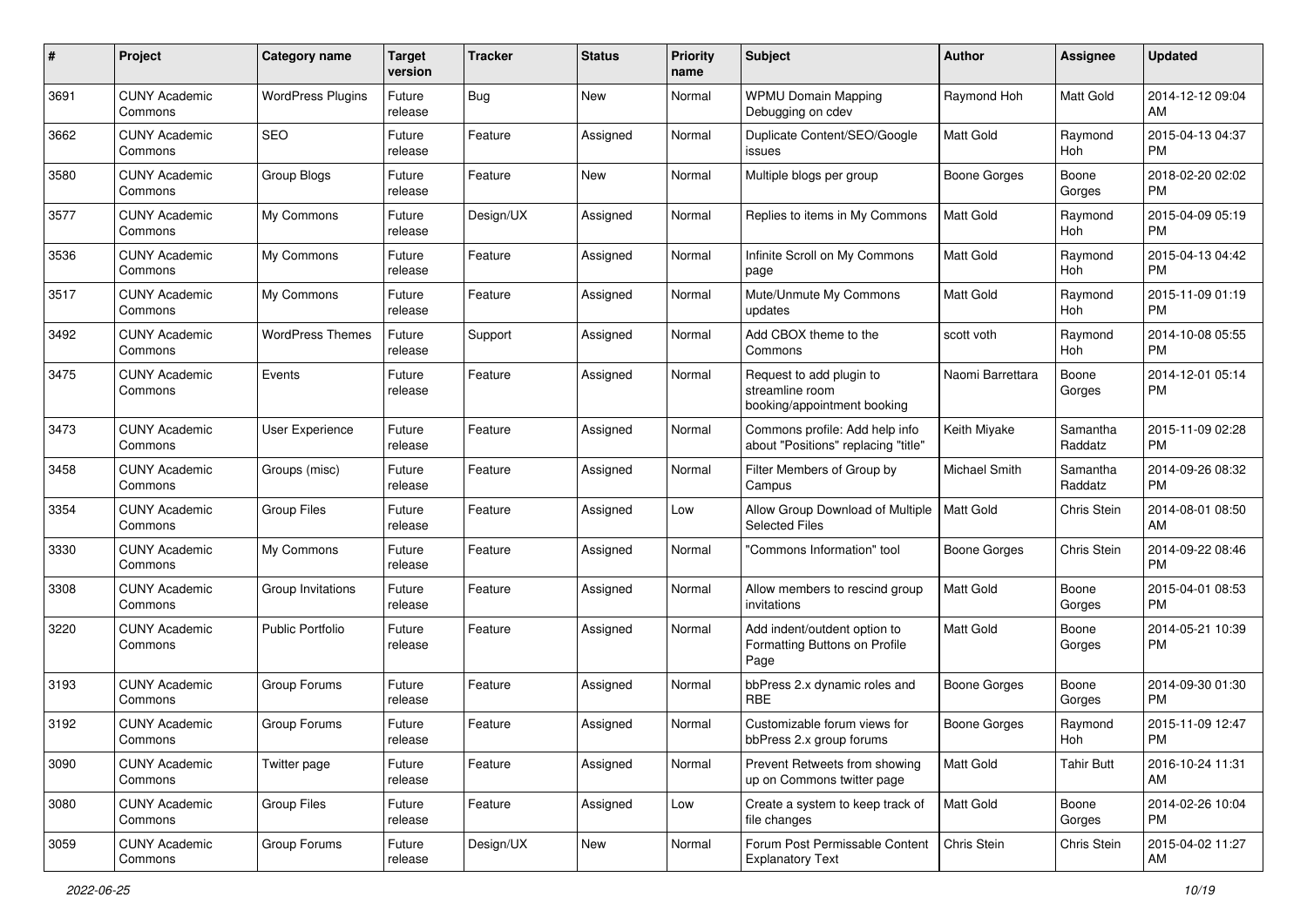| #    | Project                         | Category name            | <b>Target</b><br>version | <b>Tracker</b> | <b>Status</b>        | <b>Priority</b><br>name | <b>Subject</b>                                                                 | <b>Author</b>       | <b>Assignee</b>   | <b>Updated</b>                |
|------|---------------------------------|--------------------------|--------------------------|----------------|----------------------|-------------------------|--------------------------------------------------------------------------------|---------------------|-------------------|-------------------------------|
| 3048 | <b>CUNY Academic</b><br>Commons | <b>Public Portfolio</b>  | Future<br>release        | Feature        | <b>New</b>           | Low                     | Images for rich text profile fields                                            | <b>Boone Gorges</b> | Boone<br>Gorges   | 2014-02-19 12:56<br><b>PM</b> |
| 3042 | <b>CUNY Academic</b><br>Commons | <b>Public Portfolio</b>  | Future<br>release        | Feature        | Assigned             | Normal                  | Browsing member interests                                                      | <b>Matt Gold</b>    | Boone<br>Gorges   | 2015-03-21 09:04<br><b>PM</b> |
| 3002 | <b>CUNY Academic</b><br>Commons | Search                   | Future<br>release        | Feature        | Assigned             | Normal                  | Overhaul CAC search by using<br>external search appliance                      | Boone Gorges        | Boone<br>Gorges   | 2020-07-15 03:05<br><b>PM</b> |
| 2881 | <b>CUNY Academic</b><br>Commons | <b>Public Portfolio</b>  | Future<br>release        | Feature        | Assigned             | Normal                  | Redesign the UX for Profiles                                                   | Chris Stein         | Chris Stein       | 2016-10-13 12:45<br><b>PM</b> |
| 2832 | <b>CUNY Academic</b><br>Commons | <b>Public Portfolio</b>  | Future<br>release        | Feature        | Assigned             | Normal                  | Improve interface for (not)<br>auto-linking profile fields                     | <b>Boone Gorges</b> | Chris Stein       | 2015-01-05 08:52<br><b>PM</b> |
| 2754 | <b>CUNY Academic</b><br>Commons | Design                   | Future<br>release        | Feature        | Assigned             | Normal                  | Determine strategy for CAC logo<br>handling in top header                      | Micki Kaufman       | Chris Stein       | 2015-01-05 08:53<br><b>PM</b> |
| 2753 | <b>CUNY Academic</b><br>Commons | <b>Public Portfolio</b>  | Future<br>release        | Feature        | <b>New</b>           | Normal                  | Create actual actual tagification in<br>academic interests and other<br>fields | Micki Kaufman       | Boone<br>Gorges   | 2015-01-05 08:52<br><b>PM</b> |
| 2610 | <b>CUNY Academic</b><br>Commons | Group Invitations        | Future<br>release        | Feature        | Assigned             | Low                     | Request: Custom invitation<br>message to group invites                         | local admin         | Boone<br>Gorges   | 2015-11-09 06:13<br><b>PM</b> |
| 2523 | <b>CUNY Academic</b><br>Commons | <b>BuddyPress Docs</b>   | Future<br>release        | Feature        | Assigned             | Normal                  | Allow Users to Upload Images to<br><b>BP</b> Docs                              | <b>Matt Gold</b>    | Boone<br>Gorges   | 2015-11-09 06:14<br><b>PM</b> |
| 2325 | <b>CUNY Academic</b><br>Commons | <b>BuddyPress (misc)</b> | Future<br>release        | Feature        | Assigned             | Low                     | Profile should have separate<br>fields for first/last names                    | local admin         | Boone<br>Gorges   | 2015-11-09 06:09<br><b>PM</b> |
| 2223 | <b>CUNY Academic</b><br>Commons | <b>WordPress Plugins</b> | Future<br>release        | Feature        | Assigned             | Low                     | Add Participad to the CUNY<br><b>Academic Commons</b>                          | Matt Gold           | Boone<br>Gorges   | 2014-09-17 10:03<br><b>PM</b> |
| 2167 | <b>CUNY Academic</b><br>Commons | WordPress (misc)         | Future<br>release        | Bug            | Assigned             | Normal                  | <b>CAC-Livestream Plugin Issues</b>                                            | Michael Smith       | Dominic<br>Giglio | 2015-01-02 03:06<br><b>PM</b> |
| 2013 | <b>CUNY Academic</b><br>Commons | Public Portfolio         | Future<br>release        | Feature        | Assigned             | Low                     | Have Profile Privacy Options<br>show up only for filled-in fields              | Matt Gold           | Boone<br>Gorges   | 2015-11-09 06:09<br><b>PM</b> |
| 1983 | <b>CUNY Academic</b><br>Commons | Home Page                | Future<br>release        | Feature        | Assigned             | Low                     | Media Library integration with<br>Featured Content plugin                      | Boone Gorges        | Dominic<br>Giglio | 2014-03-17 10:34<br>AM        |
| 1888 | <b>CUNY Academic</b><br>Commons | Home Page                | Future<br>release        | Feature        | Assigned             | Normal                  | Refactor BP MPO Activity Filter to<br>support proper pagination                | Sarah Morgano       | Boone<br>Gorges   | 2014-05-01 07:11<br><b>PM</b> |
| 1744 | <b>CUNY Academic</b><br>Commons | <b>BuddyPress Docs</b>   | Future<br>release        | Feature        | Assigned             | Normal                  | Spreadsheet-style Docs                                                         | Boone Gorges        | Boone<br>Gorges   | 2015-11-09 06:13<br><b>PM</b> |
| 1562 | <b>CUNY Academic</b><br>Commons | <b>WordPress Plugins</b> | Future<br>release        | Feature        | Assigned             | Low                     | Play with NYT Collaborative<br><b>Authoring Tool</b>                           | <b>Matt Gold</b>    | Boone<br>Gorges   | 2015-01-05 08:47<br><b>PM</b> |
| 1544 | <b>CUNY Academic</b><br>Commons | Groups (misc)            | Future<br>release        | Feature        | Reporter<br>Feedback | Normal                  | Group Filtering and Sorting                                                    | <b>Matt Gold</b>    | Chris Stein       | 2019-03-01 02:25<br><b>PM</b> |
| 1508 | <b>CUNY Academic</b><br>Commons | WordPress (misc)         | Future<br>release        | Feature        | Assigned             | Normal                  | Share login cookies across<br>mapped domains                                   | Boone Gorges        | Boone<br>Gorges   | 2012-07-02 12:12<br><b>PM</b> |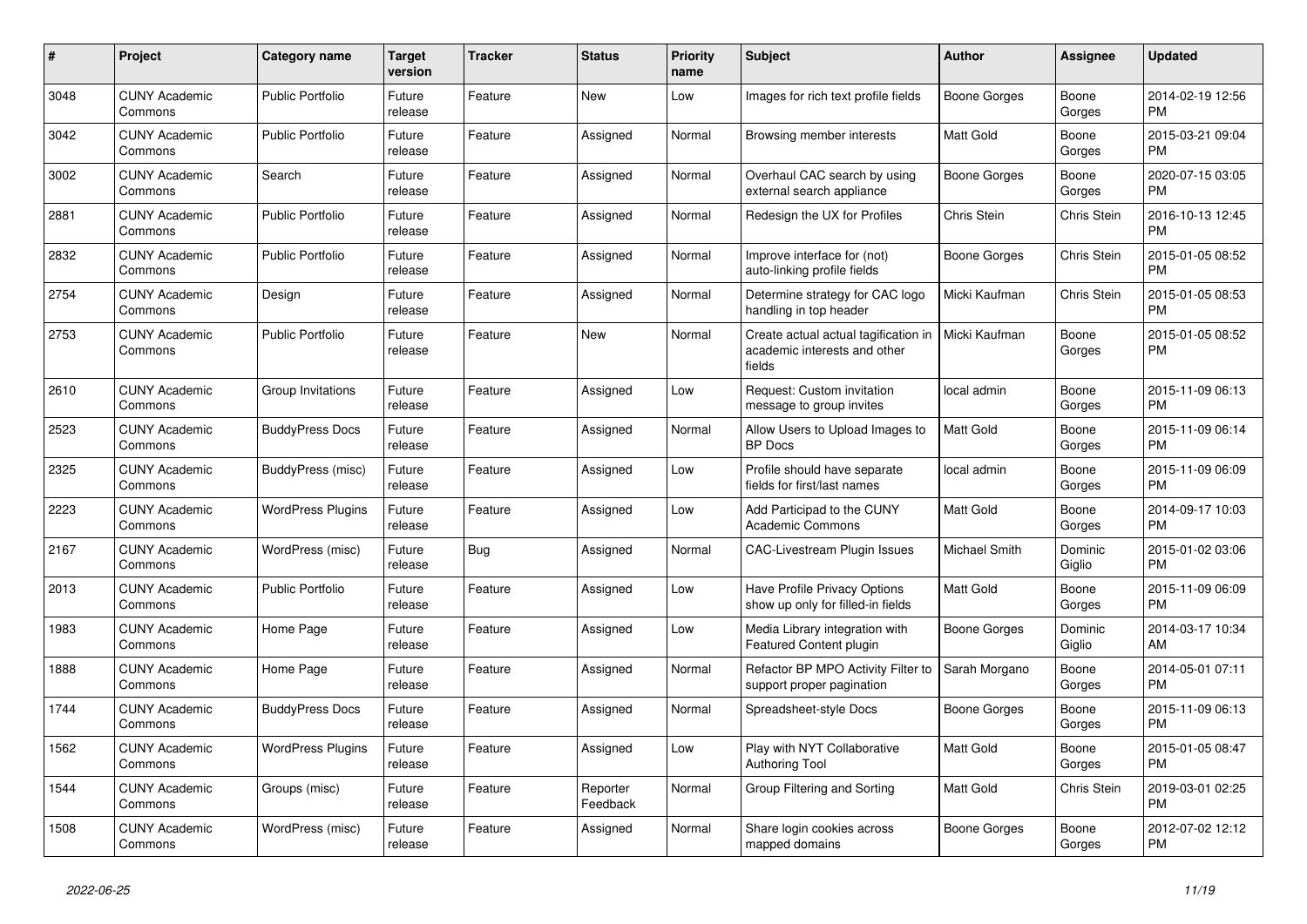| #    | Project                         | <b>Category name</b>     | <b>Target</b><br>version | <b>Tracker</b> | <b>Status</b>        | <b>Priority</b><br>name | Subject                                                                      | Author              | <b>Assignee</b>     | <b>Updated</b>                |
|------|---------------------------------|--------------------------|--------------------------|----------------|----------------------|-------------------------|------------------------------------------------------------------------------|---------------------|---------------------|-------------------------------|
| 1460 | <b>CUNY Academic</b><br>Commons | Analytics                | Future<br>release        | Feature        | Assigned             | Normal                  | <b>Update System Report</b>                                                  | <b>Brian Foote</b>  | Boone<br>Gorges     | 2015-11-09 06:13<br><b>PM</b> |
| 1456 | <b>CUNY Academic</b><br>Commons | Group Invitations        | Future<br>release        | Feature        | Reporter<br>Feedback | Low                     | Invite to Group Button from Profile   Matt Gold<br>Field                     |                     | Samantha<br>Raddatz | 2015-11-09 05:59<br><b>PM</b> |
| 1423 | <b>CUNY Academic</b><br>Commons | BuddyPress (misc)        | Future<br>release        | Feature        | Assigned             | Low                     | Show an avatar for pingback<br>comment activity items                        | Boone Gorges        | Tahir Butt          | 2016-10-24 12:03<br><b>PM</b> |
| 1422 | <b>CUNY Academic</b><br>Commons | <b>BuddyPress Docs</b>   | Future<br>release        | Feature        | Assigned             | Normal                  | Make "created Doc" activity icons<br>non-mini                                | Boone Gorges        | Boone<br>Gorges     | 2015-11-09 05:48<br><b>PM</b> |
| 1417 | <b>CUNY Academic</b><br>Commons | <b>BuddyPress Docs</b>   | Future<br>release        | Feature        | Assigned             | Low                     | Bulk actions for BuddyPress Docs                                             | <b>Boone Gorges</b> | Boone<br>Gorges     | 2016-10-17 10:41<br><b>PM</b> |
| 1192 | <b>CUNY Academic</b><br>Commons | <b>Group Files</b>       | Future<br>release        | Feature        | Assigned             | Low                     | When posting group files, allow<br>users to add a category without<br>saving | <b>Matt Gold</b>    | Raymond<br>Hoh      | 2015-11-09 05:53<br><b>PM</b> |
| 1167 | <b>CUNY Academic</b><br>Commons | <b>Email Invitations</b> | Future<br>release        | Feature        | New                  | Low                     | Allow email invitations to be<br>resent                                      | <b>Boone Gorges</b> | Boone<br>Gorges     | 2015-11-12 12:53<br>AM        |
| 1166 | <b>CUNY Academic</b><br>Commons | <b>Email Invitations</b> | Future<br>release        | Feature        | New                  | Low                     | Better organizational tools for<br>Sent Invites                              | <b>Boone Gorges</b> | Boone<br>Gorges     | 2015-11-09 06:02<br><b>PM</b> |
| 1165 | <b>CUNY Academic</b><br>Commons | <b>Email Invitations</b> | Future<br>release        | Feature        | Assigned             | Low                     | Allow saved lists of invitees under<br>Send Invites                          | <b>Boone Gorges</b> | Boone<br>Gorges     | 2015-11-09 06:03<br><b>PM</b> |
| 1105 | <b>CUNY Academic</b><br>Commons | WordPress (misc)         | Future<br>release        | Feature        | Assigned             | Normal                  | Rephrase Blog Privacy Options                                                | <b>Matt Gold</b>    | Samantha<br>Raddatz | 2015-11-09 06:19<br><b>PM</b> |
| 940  | <b>CUNY Academic</b><br>Commons | Redmine                  | Future<br>release        | Feature        | Assigned             | Low                     | Communication with users after<br>releases                                   | Matt Gold           | Dominic<br>Giglio   | 2012-09-09 04:36<br><b>PM</b> |
| 860  | <b>CUNY Academic</b><br>Commons | Design                   | Future<br>release        | Design/UX      | Assigned             | Normal                  | <b>Standardize Button Treatment</b><br>Across the Commons                    | Chris Stein         | Chris Stein         | 2014-05-01 09:45<br>AM        |
| 658  | <b>CUNY Academic</b><br>Commons | <b>WordPress Plugins</b> | Future<br>release        | Feature        | Assigned             | Normal                  | Rebulid Sitewide Tag Suggestion                                              | Matt Gold           | Boone<br>Gorges     | 2015-01-05 08:47<br><b>PM</b> |
| 653  | <b>CUNY Academic</b><br>Commons | Group Blogs              | Future<br>release        | Feature        | Assigned             | Normal                  | Redesign Integration of Groups<br>and Blogs                                  | <b>Matt Gold</b>    | Samantha<br>Raddatz | 2015-11-09 05:40<br><b>PM</b> |
| 635  | <b>CUNY Academic</b><br>Commons | BuddyPress (misc)        | Future<br>release        | Feature        | Assigned             | Normal                  | Big Blue Button -<br>Videoconferencing in Groups and<br>Blogs                | <b>Matt Gold</b>    | Boone<br>Gorges     | 2011-03-14 03:24<br><b>PM</b> |
| 618  | <b>CUNY Academic</b><br>Commons | <b>BuddyPress Docs</b>   | Future<br>release        | Feature        | Assigned             | Normal                  | BuddyPress Docs: export formats                                              | <b>Boone Gorges</b> | Boone<br>Gorges     | 2015-11-09 05:38<br>PM        |
| 599  | <b>CUNY Academic</b><br>Commons | BuddyPress (misc)        | Future<br>release        | Feature        | Assigned             | Normal                  | Consider adding rating plugins for<br><b>BuddyPress/BBPress</b>              | Matt Gold           | Boone<br>Gorges     | 2011-08-22 06:50<br><b>PM</b> |
| 585  | <b>CUNY Academic</b><br>Commons | Group Forums             | Future<br>release        | Feature        | Assigned             | Normal                  | Merge Forum Topics                                                           | Sarah Morgano       | Boone<br>Gorges     | 2011-07-06 04:11<br><b>PM</b> |
| 554  | <b>CUNY Academic</b><br>Commons | BuddyPress (misc)        | Future<br>release        | Feature        | Assigned             | Normal                  | Add Trackback notifications to<br>site-wide activity feed                    | Matt Gold           | Boone<br>Gorges     | 2015-11-09 06:19<br><b>PM</b> |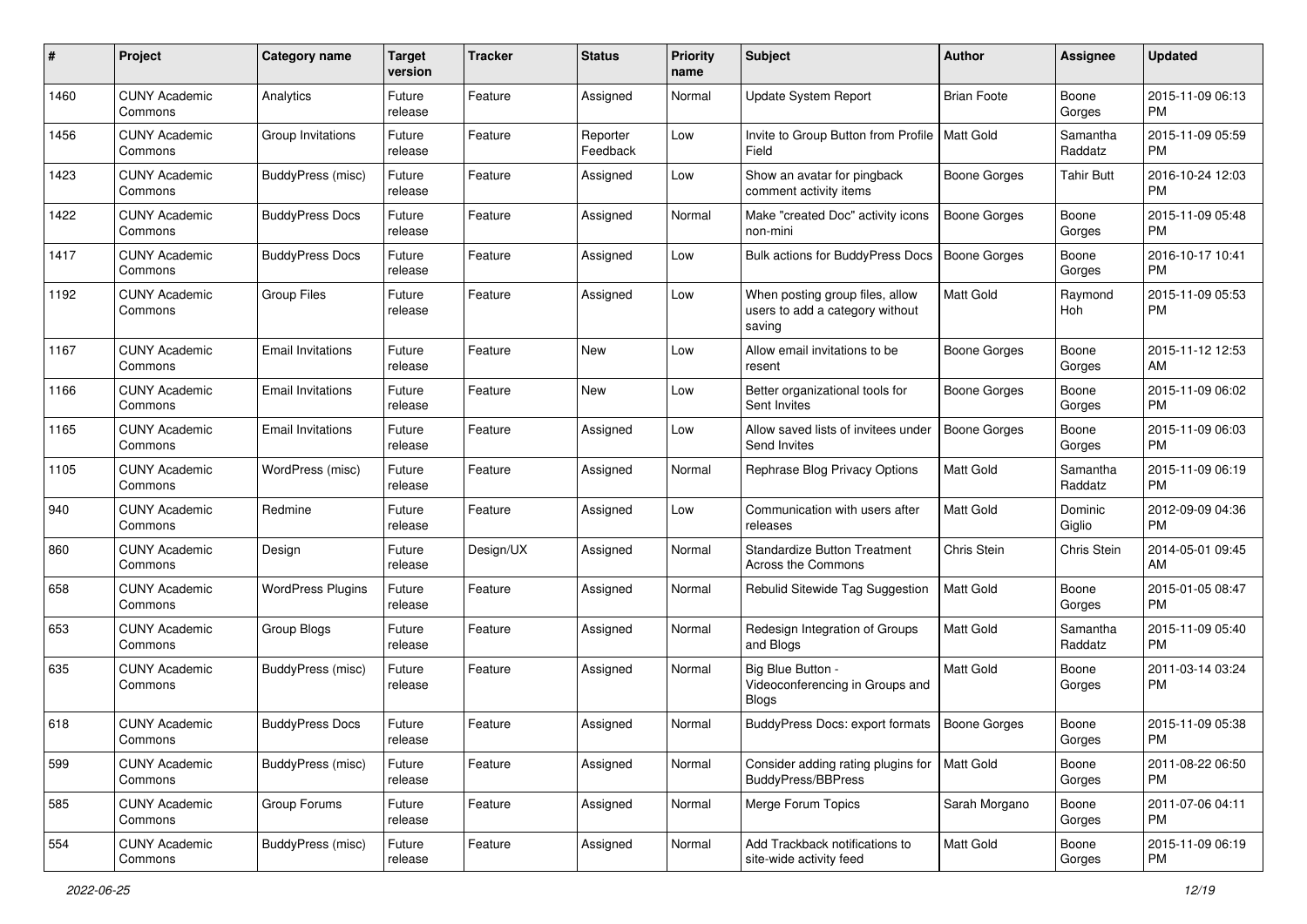| $\#$  | <b>Project</b>                  | Category name              | <b>Target</b><br>version | <b>Tracker</b> | <b>Status</b>        | <b>Priority</b><br>name | <b>Subject</b>                                                                | Author                  | <b>Assignee</b>     | <b>Updated</b>                |
|-------|---------------------------------|----------------------------|--------------------------|----------------|----------------------|-------------------------|-------------------------------------------------------------------------------|-------------------------|---------------------|-------------------------------|
| 519   | <b>CUNY Academic</b><br>Commons | <b>BuddyPress Docs</b>     | Future<br>release        | Feature        | Assigned             | Low                     | TOC for individual docs - for new<br>BP "wiki-like" plugin                    | scott voth              | Boone<br>Gorges     | 2015-11-09 05:54<br><b>PM</b> |
| 500   | <b>CUNY Academic</b><br>Commons | BuddyPress (misc)          | Future<br>release        | Feature        | Assigned             | Normal                  | <b>Export Group Data</b>                                                      | <b>Matt Gold</b>        | Boone<br>Gorges     | 2010-12-19 12:09<br><b>PM</b> |
| 497   | <b>CUNY Academic</b><br>Commons | WordPress Plugins          | Future<br>release        | Feature        | Assigned             | Normal                  | Drag and Drop Ordering on<br>Gallery Post Plugin                              | <b>Matt Gold</b>        | Ron Rennick         | 2015-11-09 06:18<br><b>PM</b> |
| 481   | <b>CUNY Academic</b><br>Commons | Groups (misc)              | Future<br>release        | Feature        | Assigned             | Normal                  | ability to archive inactive groups<br>and blogs                               | Michael Mandiberg       | Samantha<br>Raddatz | 2015-11-09 05:56<br><b>PM</b> |
| 435   | <b>CUNY Academic</b><br>Commons | BuddyPress (misc)          | Future<br>release        | Feature        | Assigned             | Normal                  | Include Avatar Images in Forum<br><b>Post Notification Emails</b>             | <b>Matt Gold</b>        | Boone<br>Gorges     | 2010-12-08 12:40<br><b>PM</b> |
| 412   | <b>CUNY Academic</b><br>Commons | <b>WordPress Themes</b>    | Future<br>release        | Feature        | Assigned             | Normal                  | <b>Featured Themes</b>                                                        | Matt Gold               | Dominic<br>Giglio   | 2015-01-05 08:44<br><b>PM</b> |
| 377   | <b>CUNY Academic</b><br>Commons | BuddyPress (misc)          | Future<br>release        | Feature        | Assigned             | Normal                  | Like buttons                                                                  | <b>Matt Gold</b>        | Boone<br>Gorges     | 2010-11-16 05:13<br><b>PM</b> |
| 370   | <b>CUNY Academic</b><br>Commons | Registration               | Future<br>release        | Feature        | Assigned             | High                    | <b>Guest Accounts</b>                                                         | Matt Gold               | <b>Matt Gold</b>    | 2015-04-09 09:33<br><b>PM</b> |
| 365   | <b>CUNY Academic</b><br>Commons | WordPress (misc)           | Future<br>release        | Feature        | Assigned             | Normal                  | <b>Create Mouseover Tooltips</b><br>throughout Site                           | Matt Gold               | Chris Stein         | 2015-11-09 06:18<br><b>PM</b> |
| 364   | <b>CUNY Academic</b><br>Commons | <b>WordPress Plugins</b>   | Future<br>release        | Feature        | <b>New</b>           | Normal                  | <b>Bulletin Board</b>                                                         | <b>Matt Gold</b>        |                     | 2015-01-05 08:50<br><b>PM</b> |
| 333   | <b>CUNY Academic</b><br>Commons | <b>Email Notifications</b> | Future<br>release        | Feature        | Assigned             | Low                     | Delay Forum Notification Email<br>Delivery Until After Editing Period<br>Ends | Matt Gold               | Raymond<br>Hoh      | 2015-11-09 06:01<br><b>PM</b> |
| 310   | <b>CUNY Academic</b><br>Commons | BuddyPress (misc)          | Future<br>release        | Feature        | Assigned             | Low                     | Friend Request Email                                                          | <b>Matt Gold</b>        | Samantha<br>Raddatz | 2015-11-09 05:08<br><b>PM</b> |
| 308   | <b>CUNY Academic</b><br>Commons | Registration               | Future<br>release        | Feature        | <b>New</b>           | Normal                  | Group recommendations for<br>signup process                                   | Boone Gorges            | Samantha<br>Raddatz | 2015-11-09 05:07<br><b>PM</b> |
| 287   | <b>CUNY Academic</b><br>Commons | WordPress (misc)           | Future<br>release        | Feature        | Assigned             | Normal                  | Create troubleshooting tool for<br>account sign-up                            | Matt Gold               | Boone<br>Gorges     | 2015-11-09 06:17<br><b>PM</b> |
| 58    | <b>CUNY Academic</b><br>Commons | BuddyPress (misc)          | Future<br>release        | Feature        | Assigned             | Low                     | Make member search sortable by<br>last name                                   | Roberta Brody           | Boone<br>Gorges     | 2010-08-26 02:38<br><b>PM</b> |
| 15923 | <b>CUNY Academic</b><br>Commons |                            | Not tracked              | Feature        | Reporter<br>Feedback | Normal                  | <b>Bellows Plugin Adjustments</b>                                             | Laurie Hurson           |                     | 2022-04-20 10:10<br>AM        |
| 15816 | <b>CUNY Academic</b><br>Commons |                            | Not tracked              | Support        | <b>New</b>           | Normal                  | slow loading at SPS                                                           | Marilyn Weber           |                     | 2022-04-05 01:26<br><b>PM</b> |
| 15242 | <b>CUNY Academic</b><br>Commons | Performance                | Not tracked              | <b>Bug</b>     | Reporter<br>Feedback | Normal                  | Slugist site                                                                  | Raffi<br>Khatchadourian | Boone<br>Gorges     | 2022-02-07 11:14<br>AM        |
| 15210 | <b>CUNY Academic</b><br>Commons | Analytics                  | Not tracked              | Design/UX      | <b>New</b>           | Normal                  | Google Analytics improvements                                                 | Colin McDonald          | Boone<br>Gorges     | 2022-05-24 10:47<br>AM        |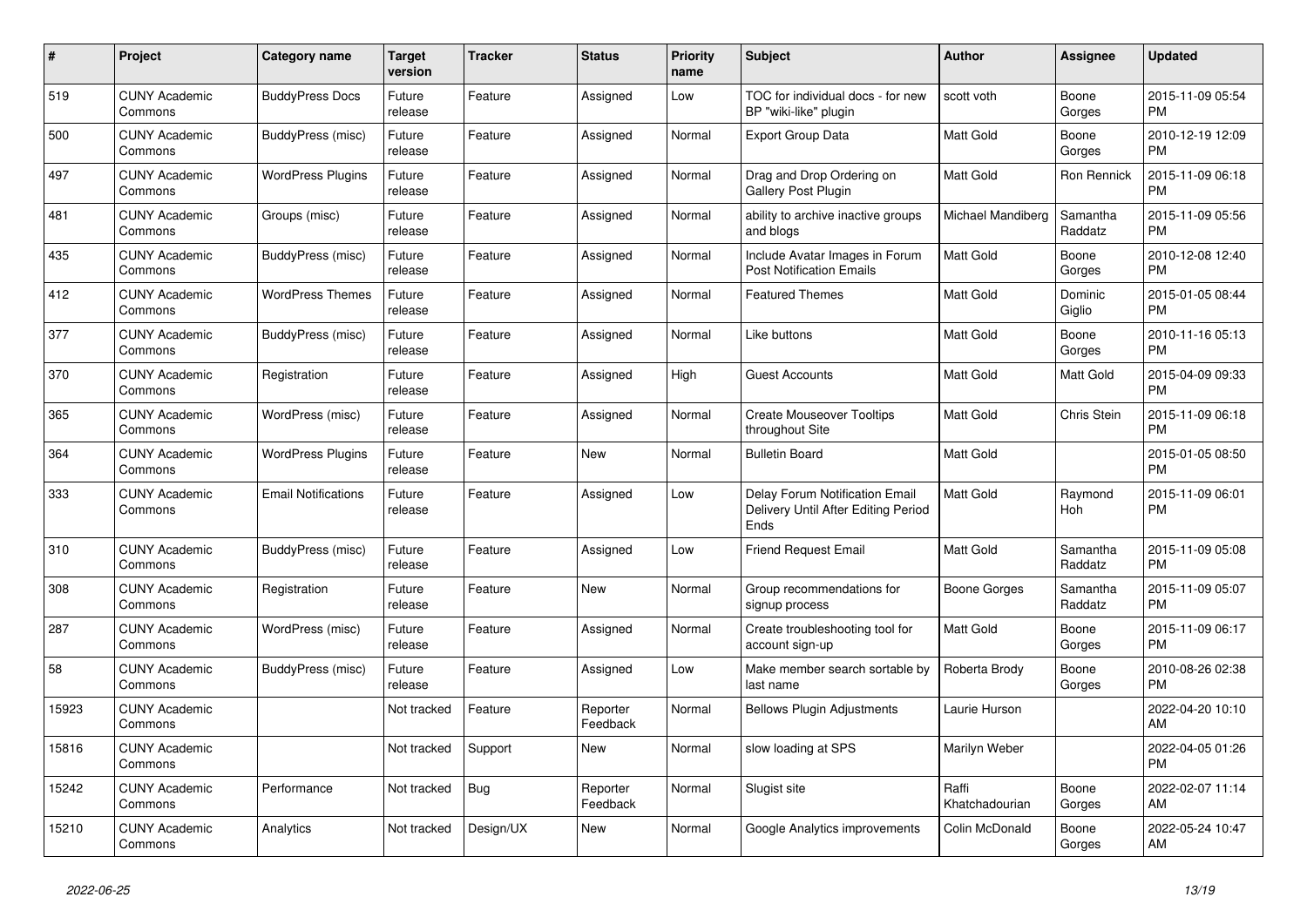| #     | Project                         | <b>Category name</b>    | <b>Target</b><br>version | <b>Tracker</b> | <b>Status</b>        | <b>Priority</b><br>name | <b>Subject</b>                                                       | <b>Author</b>         | <b>Assignee</b>       | <b>Updated</b>                |
|-------|---------------------------------|-------------------------|--------------------------|----------------|----------------------|-------------------------|----------------------------------------------------------------------|-----------------------|-----------------------|-------------------------------|
| 15176 | <b>CUNY Academic</b><br>Commons |                         | Not tracked              | Support        | Reporter<br>Feedback | Normal                  | Archiving Q Writing & Old<br>Wordpress Sites on the Commons          | Laurie Hurson         |                       | 2022-02-08 10:28<br>AM        |
| 14994 | <b>CUNY Academic</b><br>Commons | cdev.gc.cuny.edu        | Not tracked              | Support        | In Progress          | Normal                  | Clear Cache on CDEV                                                  | scott voth            | Raymond<br><b>Hoh</b> | 2021-12-07 03:51<br><b>PM</b> |
| 14983 | <b>CUNY Academic</b><br>Commons | WordPress (misc)        | Not tracked              | Support        | Reporter<br>Feedback | Normal                  | 'Read More" tag not working                                          | Rebecca Krisel        | Raymond<br>Hoh        | 2021-11-23 01:17<br><b>PM</b> |
| 14911 | <b>CUNY Academic</b><br>Commons | <b>WordPress Themes</b> | Not tracked              | Support        | <b>New</b>           | Normal                  | Twentytwentyone theme                                                | Marilyn Weber         |                       | 2021-10-28 10:37<br>AM        |
| 14900 | <b>CUNY Academic</b><br>Commons |                         | Not tracked              | Support        | Reporter<br>Feedback | Normal                  | previous theme?                                                      | Marilyn Weber         |                       | 2021-10-25 10:31<br>AM        |
| 14842 | <b>CUNY Academic</b><br>Commons |                         | Not tracked              | Support        | Reporter<br>Feedback | Normal                  | Question about widgets and block<br>editor                           | Gina Cherry           |                       | 2021-10-06 03:01<br><b>PM</b> |
| 14629 | <b>CUNY Academic</b><br>Commons |                         | Not tracked              | <b>Bug</b>     | Reporter<br>Feedback | Normal                  | Possible Post Order Bug?                                             | Syelle Graves         |                       | 2021-09-14 10:47<br>AM        |
| 14538 | <b>CUNY Academic</b><br>Commons |                         | Not tracked              | Support        | Reporter<br>Feedback | Normal                  | <b>Weebly To Commons</b>                                             | Laurie Hurson         |                       | 2021-09-14 10:47<br>AM        |
| 14504 | <b>CUNY Academic</b><br>Commons |                         | Not tracked              | Publicity      | Reporter<br>Feedback | Normal                  | Adding showcases to home page<br>menu                                | Laurie Hurson         | Boone<br>Gorges       | 2022-01-19 03:26<br><b>PM</b> |
| 14483 | <b>CUNY Academic</b><br>Commons | WordPress - Media       | Not tracked              | Bug            | Reporter<br>Feedback | Normal                  | <b>Wordpress PDF Embed Stopped</b><br>Working after JITP Media Clone | <b>Patrick DeDauw</b> | Boone<br>Gorges       | 2021-05-20 01:51<br><b>PM</b> |
| 14475 | <b>CUNY Academic</b><br>Commons |                         | Not tracked              | Publicity      | New                  | Normal                  | <b>OER Showcase Page</b>                                             | Laurie Hurson         | Laurie Hurson         | 2021-09-14 10:46<br>AM        |
| 14398 | <b>CUNY Academic</b><br>Commons |                         | Not tracked              | Support        | Reporter<br>Feedback | Normal                  | Events plug-in notification<br>problem                               | Marilyn Weber         |                       | 2021-05-11 11:21<br>AM        |
| 14394 | <b>CUNY Academic</b><br>Commons |                         | Not tracked              | Feature        | <b>New</b>           | Normal                  | Commons News Site - redesign                                         | scott voth            | scott voth            | 2021-09-14 10:46<br>AM        |
| 14074 | <b>CUNY Academic</b><br>Commons | WordPress (misc)        | Not tracked              | Support        | Reporter<br>Feedback | Normal                  | page password protection<br>problem                                  | Marilyn Weber         |                       | 2021-03-02 11:03<br>AM        |
| 13975 | <b>CUNY Academic</b><br>Commons | Social Paper            | Not tracked              | Support        | Reporter<br>Feedback | Normal                  | can't approve comments on<br>Social Paper paper                      | Marilyn Weber         |                       | 2021-02-12 09:33<br>AM        |
| 13949 | <b>CUNY Academic</b><br>Commons |                         | Not tracked              | <b>Bug</b>     | <b>New</b>           | Normal                  | Continued debugging of runaway<br>MySQL connections                  | Matt Gold             | Boone<br>Gorges       | 2021-09-14 10:42<br>AM        |
| 13912 | <b>CUNY Academic</b><br>Commons |                         | Not tracked              | Feature        | Hold                 | Low                     | posting "missed schedule"                                            | Marilyn Weber         |                       | 2021-02-23 10:46<br>AM        |
| 13430 | <b>CUNY Academic</b><br>Commons | Reply By Email          | Not tracked              | Bug            | <b>New</b>           | Normal                  | Delay in RBE                                                         | <b>Luke Waltzer</b>   | Raymond<br>Hoh        | 2020-10-13 11:16<br>AM        |
| 13328 | <b>CUNY Academic</b><br>Commons | Group Forums            | Not tracked              | <b>Bug</b>     | Reporter<br>Feedback | Normal                  | cross-posting in two related<br>groups                               | Marilyn Weber         | Raymond<br>Hoh        | 2020-09-15 10:39<br>PM        |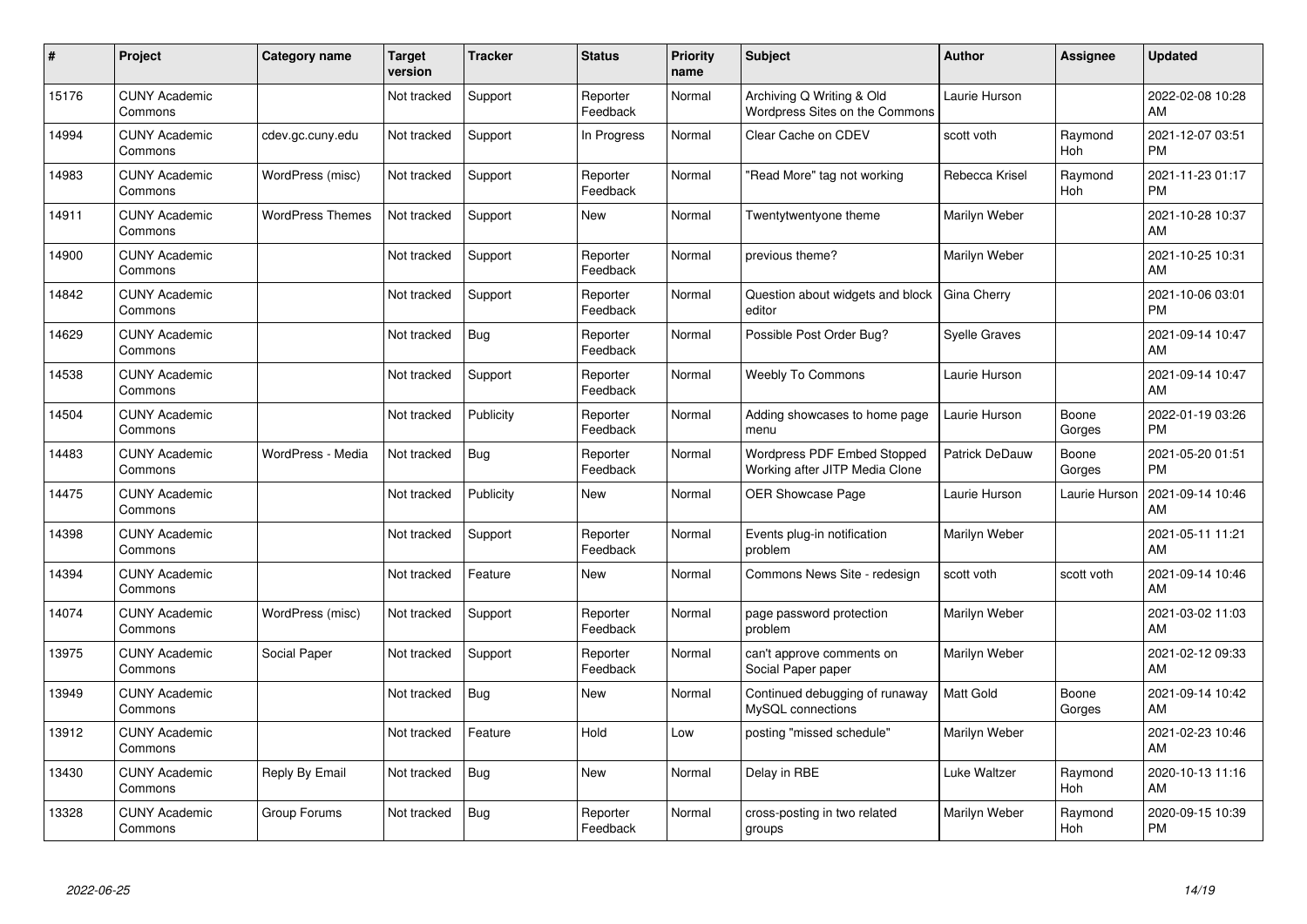| #     | Project                         | <b>Category name</b>      | Target<br>version | <b>Tracker</b> | <b>Status</b>        | <b>Priority</b><br>name | <b>Subject</b>                                                                                | <b>Author</b>       | <b>Assignee</b>    | <b>Updated</b>                |
|-------|---------------------------------|---------------------------|-------------------|----------------|----------------------|-------------------------|-----------------------------------------------------------------------------------------------|---------------------|--------------------|-------------------------------|
| 13286 | <b>CUNY Academic</b><br>Commons |                           | Not tracked       | Support        | New                  | Normal                  | problem connecting with<br>WordPress app                                                      | Marilyn Weber       | Raymond<br>Hoh     | 2020-09-08 11:16<br>AM        |
| 13255 | <b>CUNY Academic</b><br>Commons |                           | Not tracked       | Support        | Reporter<br>Feedback | Normal                  | Accessibility problems                                                                        | Marilyn Weber       |                    | 2020-09-01 05:48<br><b>PM</b> |
| 13034 | <b>CUNY Academic</b><br>Commons |                           | Not tracked       | Support        | Reporter<br>Feedback | Normal                  | a site is asking people to join the<br>Commons to get a download                              | Marilyn Weber       |                    | 2020-07-12 07:23<br>AM        |
| 12911 | <b>CUNY Academic</b><br>Commons |                           | Not tracked       | Feature        | <b>New</b>           | Normal                  | Block access to xmlrpc.php based<br>on User-Agent                                             | <b>Boone Gorges</b> | Boone<br>Gorges    | 2020-06-09 05:12<br><b>PM</b> |
| 12741 | <b>CUNY Academic</b><br>Commons | <b>WordPress Plugins</b>  | Not tracked       | Support        | Reporter<br>Feedback | Normal                  | <b>Tableau Public Viz Block</b>                                                               | Marilyn Weber       | Raymond<br>Hoh     | 2020-05-12 11:00<br>AM        |
| 12484 | <b>CUNY Academic</b><br>Commons |                           | Not tracked       | Support        | Reporter<br>Feedback | Normal                  | Sign up Code for COIL Course<br>starting in March                                             | Laurie Hurson       | Matt Gold          | 2020-03-02 02:26<br><b>PM</b> |
| 12438 | <b>CUNY Academic</b><br>Commons | Courses                   | Not tracked       | <b>Bug</b>     | New                  | Normal                  | Site appearing twice                                                                          | Laurie Hurson       | Boone<br>Gorges    | 2020-02-18 01:34<br><b>PM</b> |
| 12436 | <b>CUNY Academic</b><br>Commons |                           | Not tracked       | <b>Bug</b>     | Assigned             | Normal                  | Nightly system downtime                                                                       | <b>Boone Gorges</b> |                    | 2020-08-01 09:30<br>AM        |
| 12392 | <b>CUNY Academic</b><br>Commons | Help/Codex                | Not tracked       | Documentation  | New                  | Normal                  | <b>Updates to Common Commons</b><br>Questions on Help Page                                    | scott voth          | Margaret<br>Galvan | 2020-02-11 10:53<br>AM        |
| 12382 | <b>CUNY Academic</b><br>Commons | Membership                | Not tracked       | Support        | New                  | Normal                  | Email request change                                                                          | Marilyn Weber       | Marilyn<br>Weber   | 2020-02-06 12:56<br><b>PM</b> |
| 12360 | <b>CUNY Academic</b><br>Commons | <b>WordPress Themes</b>   | Not tracked       | <b>Bug</b>     | Reporter<br>Feedback | Normal                  | site just says "DANTE We are<br>currently in maintenance mode,<br>please check back shortly." | Marilyn Weber       |                    | 2020-02-04 12:13<br><b>PM</b> |
| 12352 | <b>CUNY Academic</b><br>Commons |                           | Not tracked       | Support        | <b>New</b>           | Normal                  | 'posts list" page builder block<br>option                                                     | Marilyn Weber       |                    | 2020-02-03 01:29<br><b>PM</b> |
| 12350 | <b>CUNY Academic</b><br>Commons | <b>Blogs (BuddyPress)</b> | Not tracked       | Support        | Reporter<br>Feedback | Normal                  | URL creation problem                                                                          | Marilyn Weber       |                    | 2020-02-03 11:27<br>AM        |
| 12328 | <b>CUNY Academic</b><br>Commons |                           | Not tracked       | Support        | New                  | Normal                  | Sign up Code for Non-CUNY<br>Faculty                                                          | Laurie Hurson       |                    | 2020-01-28 10:25<br>AM        |
| 12247 | <b>CUNY Academic</b><br>Commons | Publicity                 | Not tracked       | Support        | <b>New</b>           | Normal                  | Screenshot of First Commons<br>Homepage                                                       | scott voth          | scott voth         | 2020-01-14 12:08<br><b>PM</b> |
| 12198 | <b>CUNY Academic</b><br>Commons |                           | Not tracked       | <b>Bug</b>     | Reporter<br>Feedback | Normal                  | Duplicate listing in My Sites                                                                 | Tom Harbison        |                    | 2019-12-09 05:50<br><b>PM</b> |
| 12004 | <b>CUNY Academic</b><br>Commons |                           | Not tracked       | Support        | Reporter<br>Feedback | Normal                  | Notifications for spam blog<br>comments                                                       | Gina Cherry         | Raymond<br>Hoh     | 2019-11-01 12:05<br>PM        |
| 11883 | <b>CUNY Academic</b><br>Commons | Help/Codex                | Not tracked       | Support        | New                  | Normal                  | Need Embedding Help Page<br>Update (Tableau)                                                  | Anthony Wheeler     | scott voth         | 2019-09-24 08:49<br>AM        |
| 11879 | <b>CUNY Academic</b><br>Commons |                           | Not tracked       | <b>Bug</b>     | New                  | Normal                  | Hypothesis comments appearing<br>on multiple, different pdfs across<br>blogs                  | Laurie Hurson       | Laurie Hurson      | 2019-09-19 02:39<br><b>PM</b> |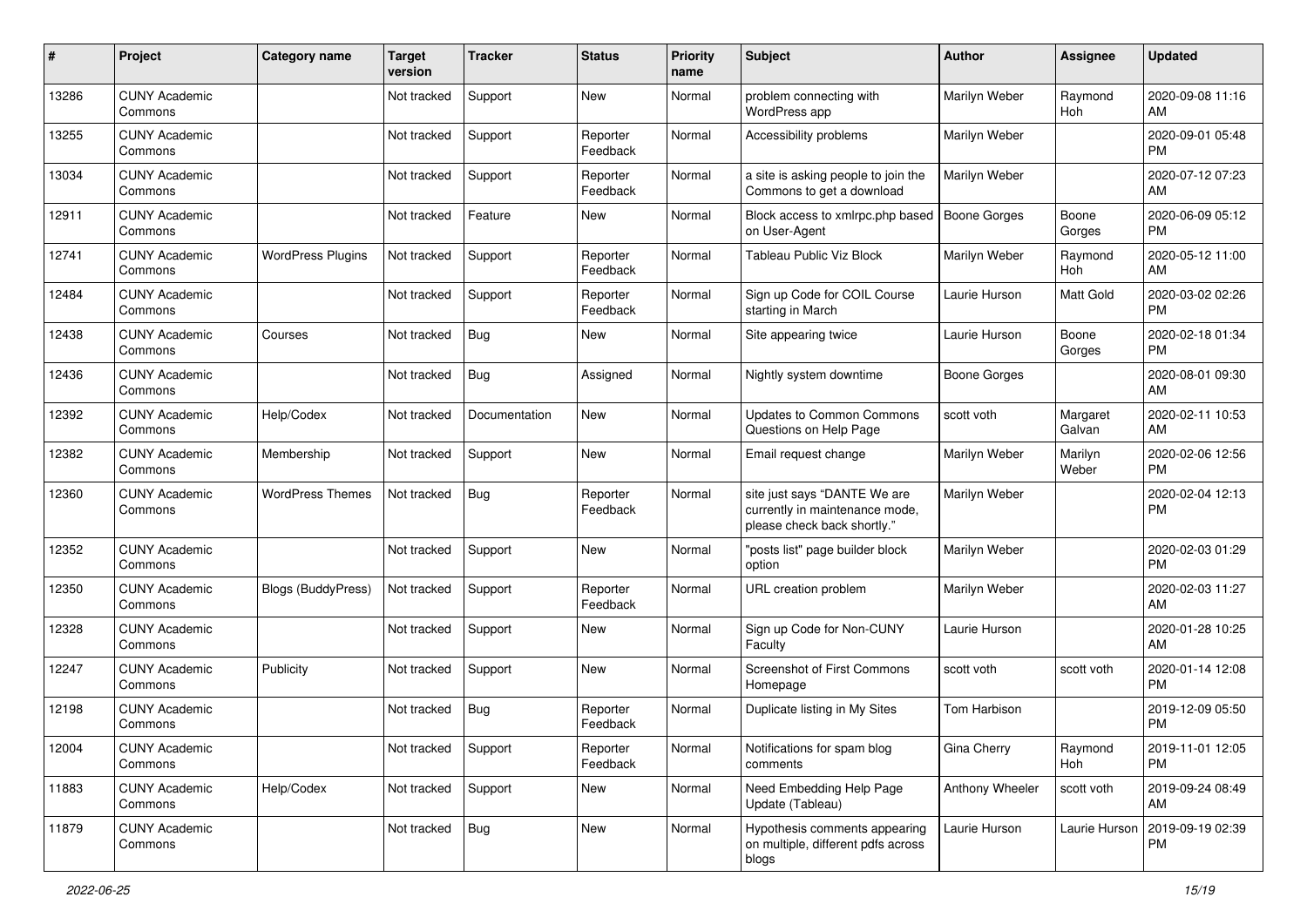| $\vert$ # | <b>Project</b>                  | Category name            | <b>Target</b><br>version | Tracker    | <b>Status</b>        | <b>Priority</b><br>name | <b>Subject</b>                                                                       | <b>Author</b>           | Assignee              | <b>Updated</b>                |
|-----------|---------------------------------|--------------------------|--------------------------|------------|----------------------|-------------------------|--------------------------------------------------------------------------------------|-------------------------|-----------------------|-------------------------------|
| 11848     | <b>CUNY Academic</b><br>Commons |                          | Not tracked              | Support    | Hold                 | Normal                  | a Dean of Faculty wants to share<br>a large file                                     | Marilyn Weber           |                       | 2019-09-24 08:44<br>AM        |
| 11787     | <b>CUNY Academic</b><br>Commons |                          | Not tracked              | Support    | Reporter<br>Feedback | Normal                  | automated comments notifications<br>on ZenDesk                                       | Marilyn Weber           |                       | 2019-08-26 06:18<br><b>PM</b> |
| 11771     | <b>CUNY Academic</b><br>Commons |                          | Not tracked              | Support    | Reporter<br>Feedback | Normal                  | post displays in sections                                                            | Marilyn Weber           |                       | 2019-08-20 10:34<br>AM        |
| 11624     | <b>CUNY Academic</b><br>Commons | WordPress (misc)         | Not tracked              | Support    | <b>New</b>           | Normal                  | Change pages into posts or swap<br>database for a Commons site?                      | Stephen Klein           | Raymond<br><b>Hoh</b> | 2019-07-09 11:04<br>AM        |
| 11556     | <b>CUNY Academic</b><br>Commons | Courses                  | Not tracked              | <b>Bug</b> | Reporter<br>Feedback | Normal                  | Instructor name given in course<br>listing                                           | Tom Harbison            |                       | 2019-06-25 04:12<br><b>PM</b> |
| 11545     | <b>CUNY Academic</b><br>Commons | <b>WordPress Plugins</b> | Not tracked              | Support    | New                  | Normal                  | Twitter searches in WordPress                                                        | Gina Cherry             | Matt Gold             | 2019-09-23 01:03<br><b>PM</b> |
| 11519     | <b>CUNY Academic</b><br>Commons |                          | Not tracked              | Support    | Assigned             | Normal                  | comment option not appearing                                                         | Marilyn Weber           |                       | 2019-09-24 10:28<br>AM        |
| 11517     | <b>CUNY Academic</b><br>Commons |                          | Not tracked              | Feature    | Assigned             | Normal                  | wp-accessibility plugin should not<br>strip 'target="_blank" by default              | <b>Boone Gorges</b>     | Laurie Hurson         | 2019-09-24 09:57<br>AM        |
| 11509     | <b>CUNY Academic</b><br>Commons |                          | Not tracked              | Support    | Reporter<br>Feedback | Normal                  | deleted Page causing a Menu<br>problem?                                              | Marilyn Weber           |                       | 2019-06-04 09:54<br>AM        |
| 11493     | <b>CUNY Academic</b><br>Commons | Domain Mapping           | Not tracked              | Support    | Reporter<br>Feedback | Normal                  | Domain Mapping Request - Talia<br>Schaffer                                           | scott voth              | Matt Gold             | 2019-08-06 08:39<br>AM        |
| 11449     | <b>CUNY Academic</b><br>Commons | WordPress - Media        | Not tracked              | Support    | Reporter<br>Feedback | Normal                  | Cloning Media Library for JITP<br>from Staging to Production Site                    | <b>Patrick DeDauw</b>   | Boone<br>Gorges       | 2019-05-13 12:00<br><b>PM</b> |
| 11415     | <b>CUNY Academic</b><br>Commons | <b>WordPress Plugins</b> | Not tracked              | Bug        | Reporter<br>Feedback | Normal                  | <b>Blog Subscriptions in Jetpack</b>                                                 | Laurie Hurson           |                       | 2019-05-14 10:34<br>AM        |
| 11393     | <b>CUNY Academic</b><br>Commons |                          | Not tracked              | Publicity  | <b>New</b>           | Normal                  | After 1.15 release, ceate a hero<br>slide and post about adding a site<br>to a group | scott voth              | Patrick<br>Sweeney    | 2019-05-14 10:32<br>AM        |
| 11386     | <b>CUNY Academic</b><br>Commons | WordPress - Media        | Not tracked              | Support    | Reporter<br>Feedback | Normal                  | disappearing images                                                                  | scott voth              | Boone<br>Gorges       | 2019-05-14 10:32<br>AM        |
| 11149     | <b>CUNY Academic</b><br>Commons |                          | Not tracked              | Support    | Reporter<br>Feedback | Normal                  | comments getting blocked                                                             | Marilyn Weber           | Raymond<br>Hoh        | 2019-03-26 11:40<br>AM        |
| 11120     | <b>CUNY Academic</b><br>Commons | <b>WordPress Plugins</b> | Not tracked              | Bug        | Reporter<br>Feedback | Normal                  | Events Manager Events Not<br>Showing Up                                              | Mark Webb               |                       | 2019-02-27 04:10<br><b>PM</b> |
| 11077     | <b>CUNY Academic</b><br>Commons | Events                   | Not tracked              | Feature    | Reporter<br>Feedback | Normal                  | Show event category description<br>in event list view                                | Raffi<br>Khatchadourian |                       | 2019-02-12 10:38<br><b>PM</b> |
| 10982     | <b>CUNY Academic</b><br>Commons | Domain Mapping           | Not tracked              | Support    | Reporter<br>Feedback | Normal                  | <b>CNAME</b> question                                                                | scott voth              |                       | 2019-01-22 04:29<br><b>PM</b> |
| 10839     | <b>CUNY Academic</b><br>Commons | About page               | Not tracked              | Support    | <b>New</b>           | Normal                  | <b>Mission Statement Needs</b><br>Revision                                           | scott voth              | Matt Gold             | 2018-12-26 10:58<br>AM        |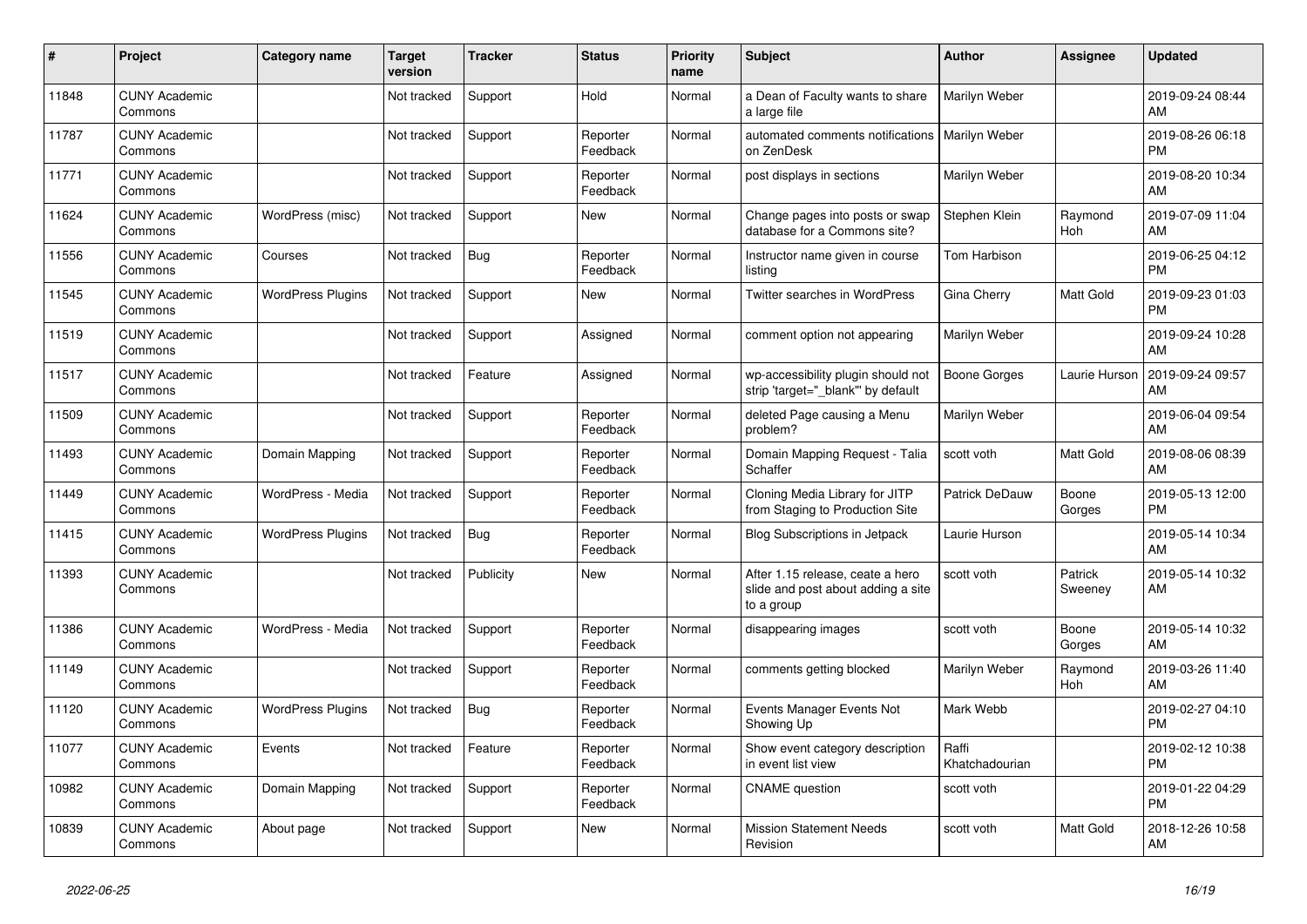| #     | Project                         | <b>Category name</b>       | Target<br>version | <b>Tracker</b> | <b>Status</b>        | <b>Priority</b><br>name | <b>Subject</b>                                                                                                                               | <b>Author</b>           | <b>Assignee</b>       | <b>Updated</b>                |
|-------|---------------------------------|----------------------------|-------------------|----------------|----------------------|-------------------------|----------------------------------------------------------------------------------------------------------------------------------------------|-------------------------|-----------------------|-------------------------------|
| 10794 | <b>CUNY Academic</b><br>Commons | Performance                | Not tracked       | Bug            | <b>New</b>           | Normal                  | Memcached connection<br>occasionally breaks                                                                                                  | Boone Gorges            | Boone<br>Gorges       | 2018-12-06 03:30<br><b>PM</b> |
| 10769 | <b>CUNY Academic</b><br>Commons | <b>WordPress Themes</b>    | Not tracked       | Bug            | Reporter<br>Feedback | Normal                  | 2011 Theme Sidebar                                                                                                                           | Mark Webb               |                       | 2018-12-04 04:09<br><b>PM</b> |
| 10678 | <b>CUNY Academic</b><br>Commons |                            | Not tracked       | Bug            | Reporter<br>Feedback | High                    | Newsletter Plugin Not Sending<br><b>Out Newsletters</b>                                                                                      | Mark Webb               | Boone<br>Gorges       | 2019-09-16 09:38<br><b>PM</b> |
| 10657 | <b>CUNY Academic</b><br>Commons |                            | Not tracked       | Support        | Reporter<br>Feedback | Normal                  | child theme problems                                                                                                                         | Marilyn Weber           |                       | 2018-11-08 01:19<br><b>PM</b> |
| 10273 | <b>CUNY Academic</b><br>Commons | Registration               | Not tracked       | Support        | Reporter<br>Feedback | Normal                  | users combining CF and campus<br>address                                                                                                     | Marilyn Weber           |                       | 2019-09-18 10:58<br>AM        |
| 10262 | <b>CUNY Academic</b><br>Commons |                            | Not tracked       | <b>Bug</b>     | Reporter<br>Feedback | Normal                  | Newsletter Plugin: Broken Image<br>at Bottom of All Newsletters                                                                              | Mark Webb               | Raymond<br>Hoh        | 2018-08-30 05:17<br><b>PM</b> |
| 10040 | <b>CUNY Academic</b><br>Commons | WordPress (misc)           | Not tracked       | Bug            | Reporter<br>Feedback | Normal                  | User doesn't see full list of themes I                                                                                                       | Matt Gold               | Boone<br>Gorges       | 2018-07-25 10:12<br>AM        |
| 9979  | <b>CUNY Academic</b><br>Commons | <b>Email Notifications</b> | Not tracked       | <b>Bug</b>     | Reporter<br>Feedback | Normal                  | Reports of slow email activation<br>emails                                                                                                   | <b>Matt Gold</b>        | Boone<br>Gorges       | 2018-08-29 09:40<br><b>PM</b> |
| 9941  | <b>CUNY Academic</b><br>Commons | Wiki                       | Not tracked       | Support        | Assigned             | Normal                  | Wiki functionality                                                                                                                           | Matt Gold               | Boone<br>Gorges       | 2018-06-26 10:57<br>AM        |
| 9908  | <b>CUNY Academic</b><br>Commons |                            | Not tracked       | Feature        | <b>New</b>           | Normal                  | Is it possible to send email<br>updates to users (or an email<br>address not on the list) for only a<br>single page AFTER being<br>prompted? | <b>Michael Shields</b>  | scott voth            | 2018-06-11 01:34<br><b>PM</b> |
| 9729  | <b>CUNY Academic</b><br>Commons | <b>SEO</b>                 | Not tracked       | Support        | <b>New</b>           | Normal                  | 503 Errors showing on<br>newlaborforum.cuny.edu                                                                                              | Diane Krauthamer        | Raymond<br>Hoh        | 2018-05-22 04:48<br><b>PM</b> |
| 9643  | <b>CUNY Academic</b><br>Commons | Publicity                  | Not tracked       | Feature        | <b>New</b>           | Normal                  | Create a page on the Commons<br>for logos etc.                                                                                               | Stephen Real            | <b>Stephen Real</b>   | 2018-04-24 10:53<br>AM        |
| 9515  | <b>CUNY Academic</b><br>Commons | <b>WordPress Plugins</b>   | Not tracked       | Bug            | Reporter<br>Feedback | Normal                  | Text to Speech plugin - "More<br>Slowly" checkbox not working                                                                                | scott voth              | Boone<br>Gorges       | 2018-06-13 02:26<br><b>PM</b> |
| 9420  | <b>CUNY Academic</b><br>Commons | cuny.is                    | Not tracked       | Feature        | New                  | Normal                  | Request for http://cuny.is/streams                                                                                                           | Raffi<br>Khatchadourian | Marilyn<br>Weber      | 2018-04-02 10:08<br>AM        |
| 9346  | <b>CUNY Academic</b><br>Commons | WordPress (misc)           | Not tracked       | Bug            | <b>New</b>           | Normal                  | Clone cetls.bmcc.cuny.edu for<br>development                                                                                                 | Owen Roberts            | Raymond<br>Hoh        | 2018-03-06 05:35<br><b>PM</b> |
| 9060  | <b>CUNY Academic</b><br>Commons | Commons In A Box           | Not tracked       | <b>Bug</b>     | Hold                 | Normal                  | Problems with CBox image library<br>upload                                                                                                   | Lisa Rhody              | Raymond<br><b>Hoh</b> | 2018-01-10 03:26<br><b>PM</b> |
| 9015  | <b>CUNY Academic</b><br>Commons | Groups (misc)              | Not tracked       | Outreach       | Assigned             | Normal                  | Email group admins the email<br>addresses of their groups                                                                                    | Matt Gold               | Matt Gold             | 2018-01-02 09:54<br>AM        |
| 8991  | <b>CUNY Academic</b><br>Commons | Reply By Email             | Not tracked       | Bug            | Hold                 | Normal                  | RBE duplicate email message<br>issue                                                                                                         | Matt Gold               | Raymond<br>Hoh        | 2018-02-18 08:53<br>PM        |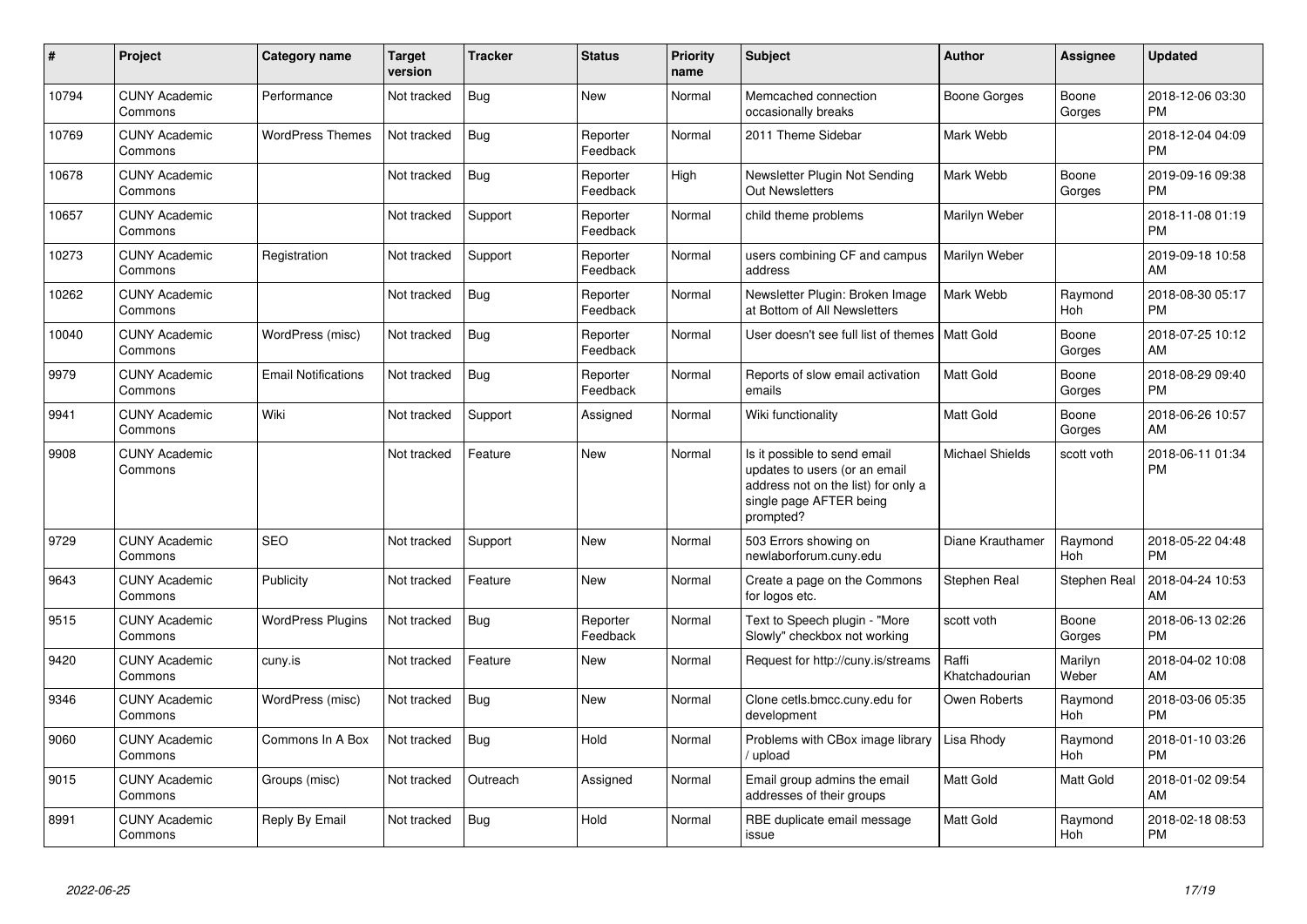| #    | <b>Project</b>                  | <b>Category name</b>   | <b>Target</b><br>version | <b>Tracker</b> | <b>Status</b>        | Priority<br>name | <b>Subject</b>                                                                        | <b>Author</b>       | Assignee              | Updated                       |
|------|---------------------------------|------------------------|--------------------------|----------------|----------------------|------------------|---------------------------------------------------------------------------------------|---------------------|-----------------------|-------------------------------|
| 8976 | <b>CUNY Academic</b><br>Commons | Reply By Email         | Not tracked              | Feature        | Assigned             | Normal           | Package RBE new topics<br>posting?                                                    | Matt Gold           | Raymond<br>Hoh        | 2017-12-04 02:34<br><b>PM</b> |
| 8902 | <b>CUNY Academic</b><br>Commons | Design                 | Not tracked              | Feature        | Assigned             | Normal           | Report back on research on<br><b>BuddyPress themes</b>                                | Matt Gold           | Michael Smith         | 2017-11-10 12:31<br>PM        |
| 8898 | <b>CUNY Academic</b><br>Commons | Social Paper           | Not tracked              | Feature        | Assigned             | Normal           | Usage data on docs and social<br>paper                                                | Matt Gold           | Matt Gold             | 2017-11-16 11:32<br>AM        |
| 8837 | <b>CUNY Academic</b><br>Commons |                        | Not tracked              | Feature        | Assigned             | Normal           | Create a form to request info from<br>people requesting premium<br>themes and plugins | Matt Gold           | Marilyn<br>Weber      | 2017-11-14 03:35<br><b>PM</b> |
| 8666 | <b>CUNY Academic</b><br>Commons | Teaching               | Not tracked              | Documentation  | Assigned             | Normal           | Create Teaching on the<br><b>Commons Resource Page</b>                                | Matt Gold           | Laurie Hurson         | 2019-09-23 03:16<br><b>PM</b> |
| 8607 | <b>CUNY Academic</b><br>Commons |                        | Not tracked              | Support        | New                  | Normal           | Paypal?                                                                               | Marilyn Weber       | Matt Gold             | 2018-05-15 01:37<br><b>PM</b> |
| 8440 | <b>CUNY Academic</b><br>Commons | Onboarding             | Not tracked              | <b>Bug</b>     | <b>New</b>           | Normal           | <b>Create Test Email Accounts for</b><br><b>Onboarding Project</b>                    | Stephen Real        | Stephen Real          | 2017-08-01 09:49<br>PM        |
| 7928 | <b>CUNY Academic</b><br>Commons | Group Forums           | Not tracked              | <b>Bug</b>     | <b>New</b>           | Normal           | Duplicate Forum post                                                                  | Luke Waltzer        | Raymond<br><b>Hoh</b> | 2017-04-11 09:27<br><b>PM</b> |
| 7828 | <b>CUNY Academic</b><br>Commons |                        | Not tracked              | Feature        | Assigned             | Normal           | Theme Assessment 2017                                                                 | Margaret Galvan     | Margaret<br>Galvan    | 2017-05-02 10:41<br><b>PM</b> |
| 6995 | <b>CUNY Academic</b><br>Commons | Home Page              | Not tracked              | Bug            | Assigned             | Normal           | member filter on homepage not<br>working                                              | Matt Gold           | Raymond<br>Hoh        | 2016-12-11 09:46<br>PM        |
| 6671 | <b>CUNY Academic</b><br>Commons | Reply By Email         | Not tracked              | <b>Bug</b>     | Assigned             | Normal           | 'Post too often" RBE error<br>message                                                 | Matt Gold           | Raymond<br><b>Hoh</b> | 2016-11-11 09:55<br>AM        |
| 6665 | <b>CUNY Academic</b><br>Commons |                        | Not tracked              | Publicity      | <b>New</b>           | Normal           | Dead Link in 1.10 announcement<br>post                                                | Paige Dupont        | <b>Stephen Real</b>   | 2016-12-01 03:11<br>PM        |
| 6644 | <b>CUNY Academic</b><br>Commons |                        | Not tracked              | Bug            | Reporter<br>Feedback | High             | White Screen at Login Pge                                                             | Luke Waltzer        | Raymond<br>Hoh        | 2016-11-21 10:34<br><b>PM</b> |
| 6298 | <b>CUNY Academic</b><br>Commons | <b>User Experience</b> | Not tracked              | Design/UX      | Assigned             | Normal           | Examine data from survey                                                              | Matt Gold           | Margaret<br>Galvan    | 2016-10-14 12:16<br><b>PM</b> |
| 6115 | <b>CUNY Academic</b><br>Commons | Publicity              | Not tracked              | Feature        | Assigned             | Normal           | create digital signage for GC                                                         | Matt Gold           | scott voth            | 2016-10-11 10:09<br>PМ        |
| 5679 | <b>CUNY Academic</b><br>Commons | Analytics              | Not tracked              | Feature        | <b>New</b>           | Normal           | Logged In Users for GA                                                                | Valerie Townsend    | Valerie<br>Townsend   | 2016-06-11 09:49<br>AM        |
| 5317 | <b>CUNY Academic</b><br>Commons | Group Blogs            | Not tracked              | <b>Bug</b>     | Reporter<br>Feedback | Normal           | Notifications of New Post Didn't<br>Come                                              | <b>Luke Waltzer</b> | Samantha<br>Raddatz   | 2016-03-21 10:41<br><b>PM</b> |
| 5298 | <b>CUNY Academic</b><br>Commons |                        | Not tracked              | Publicity      | New                  | Normal           | Survey Pop-Up Text                                                                    | Samantha Raddatz    | Samantha<br>Raddatz   | 2016-03-22 12:27<br><b>PM</b> |
| 4986 | <b>CUNY Academic</b><br>Commons | ZenDesk                | Not tracked              | Support        | Assigned             | Normal           | Prepare documentation for<br>Zendesk re web widget                                    | Matt Gold           | Samantha<br>Raddatz   | 2016-02-25 03:09<br><b>PM</b> |